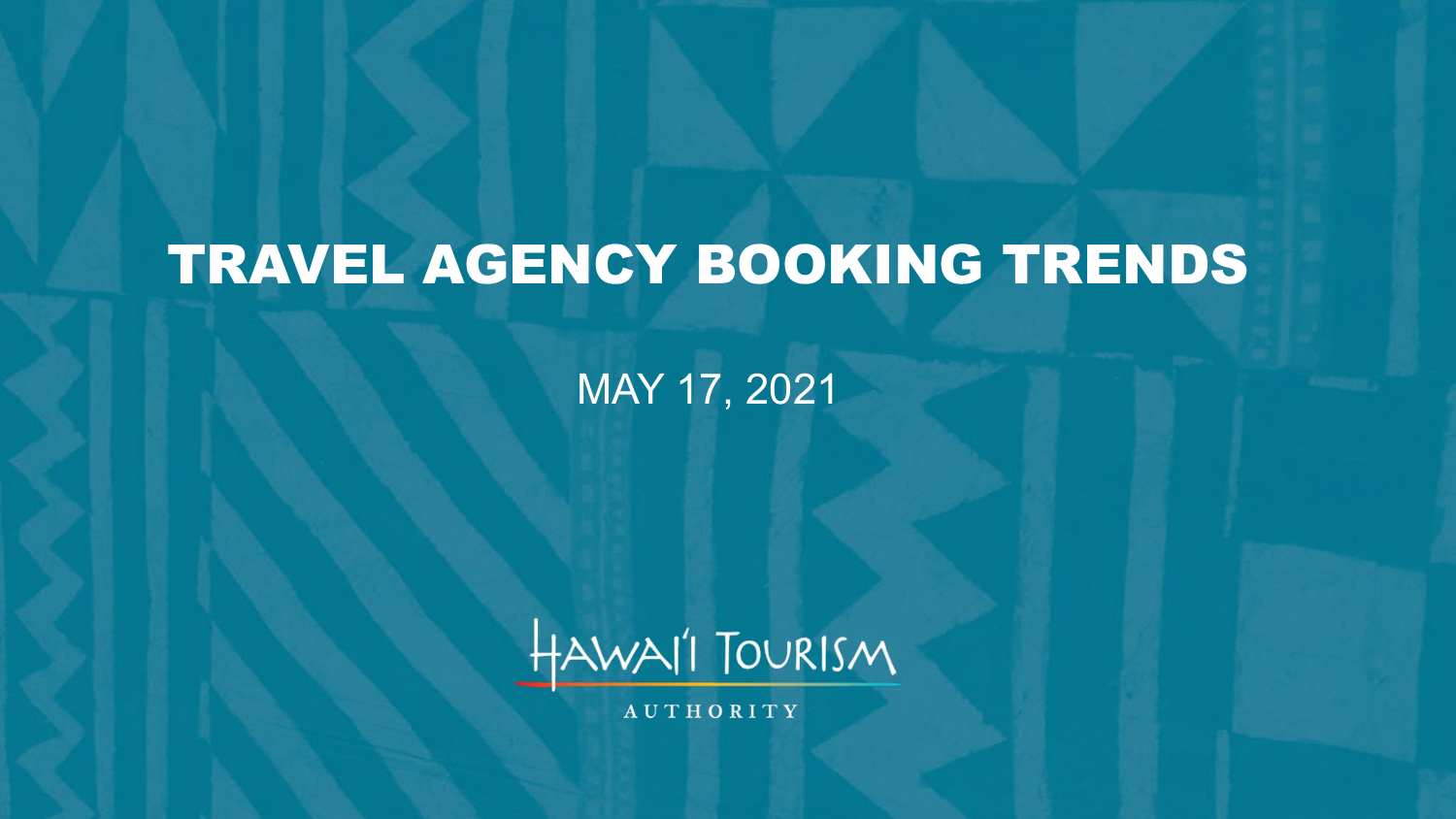## Global Agency Pro

- HTA subscribes to Global Agency Pro, an online travel distribution system consisting of Travel Agency data.
- Global Agency Pro provides access to over 90% of the world's Travel Agency airline transactions.
- The database consists of five years of historical ticketing data and one year of advance purchase data.
- The information is updated daily with a recency of two days prior to current date.

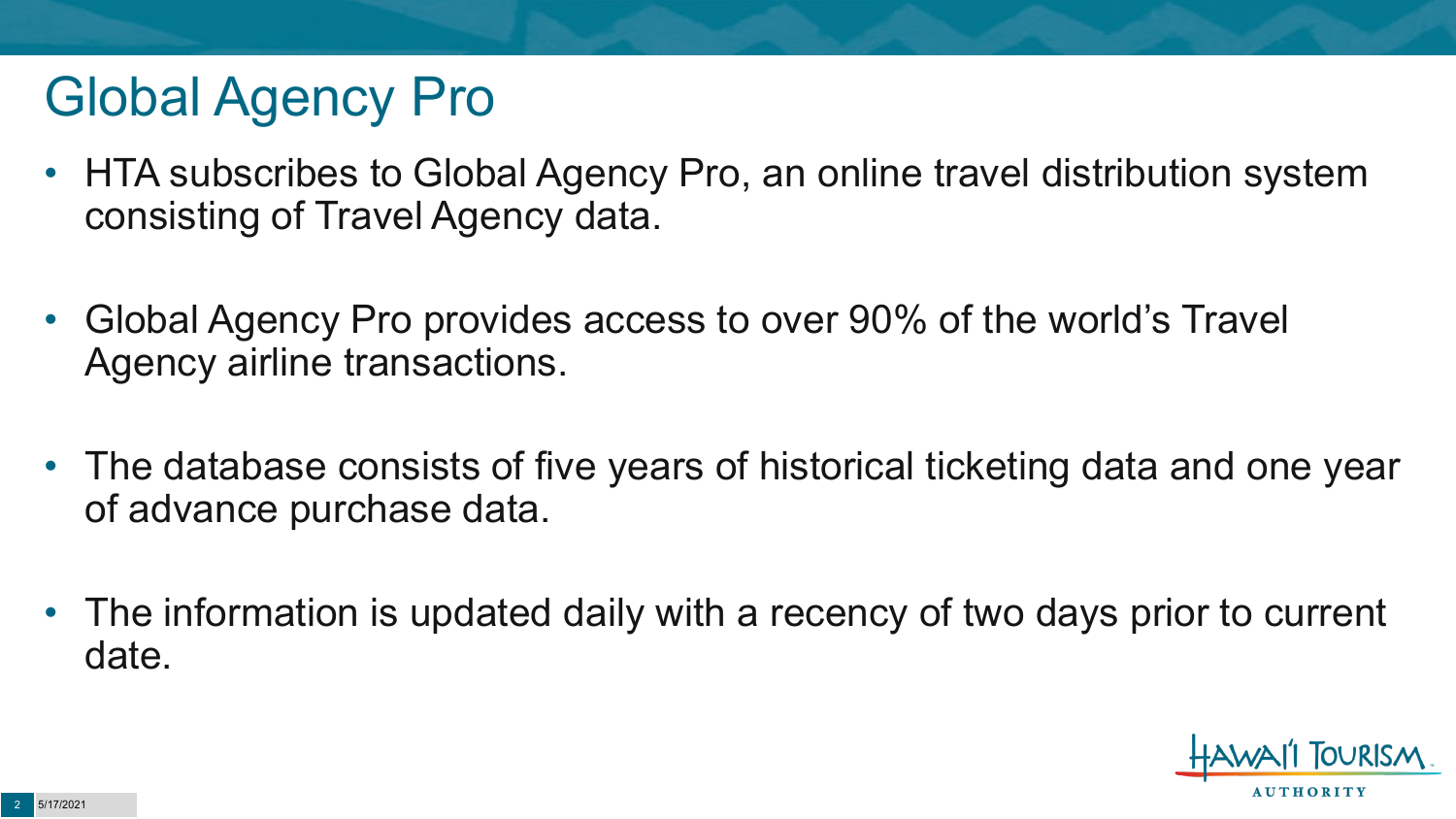# Global Agency Pro Index

#### • Bookings

– Net sum of the number of visitors (i.e., excluding Hawai'i residents and inter-island travelers) from Sales transactions counted, including Exchanges and Refunds.

#### • Booking Date

– The date on which the ticket was purchased by the passenger. Also known as the Sales Date.

#### • Travel Date

– The date on which travel is expected to take place.

#### • Point of Origin Country

– The country which contains the airport at which the ticket started.

#### • Travel Agency

– Travel Agency associated with the ticket is doing business (DBA).

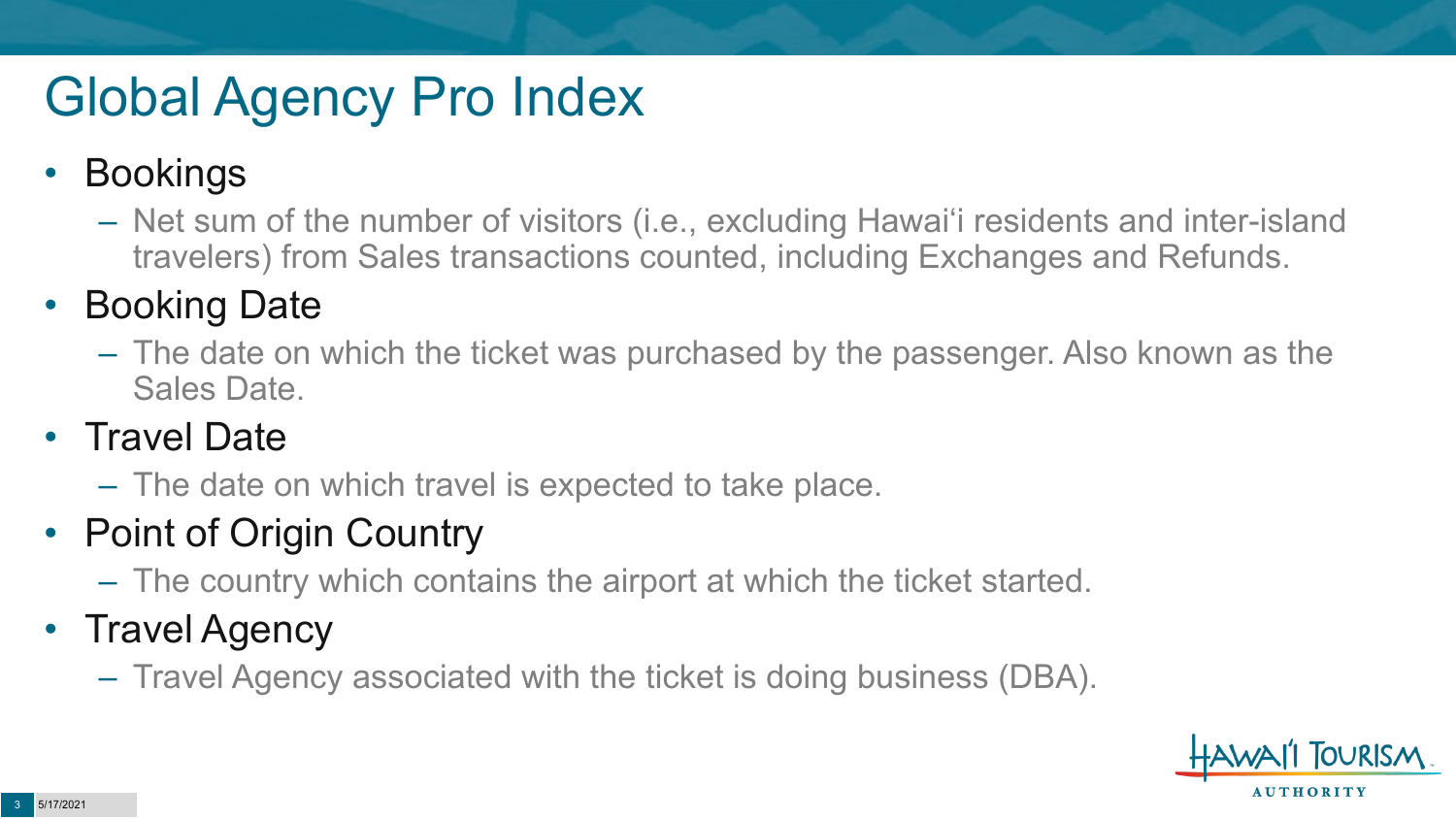US

#### Travel Agency Booking Pace for Future Arrivals, by Month

#### Travel Agency Booking Pace for Future Arrivals, by Quarter







Source: Global Agency Pro as of 05/15/21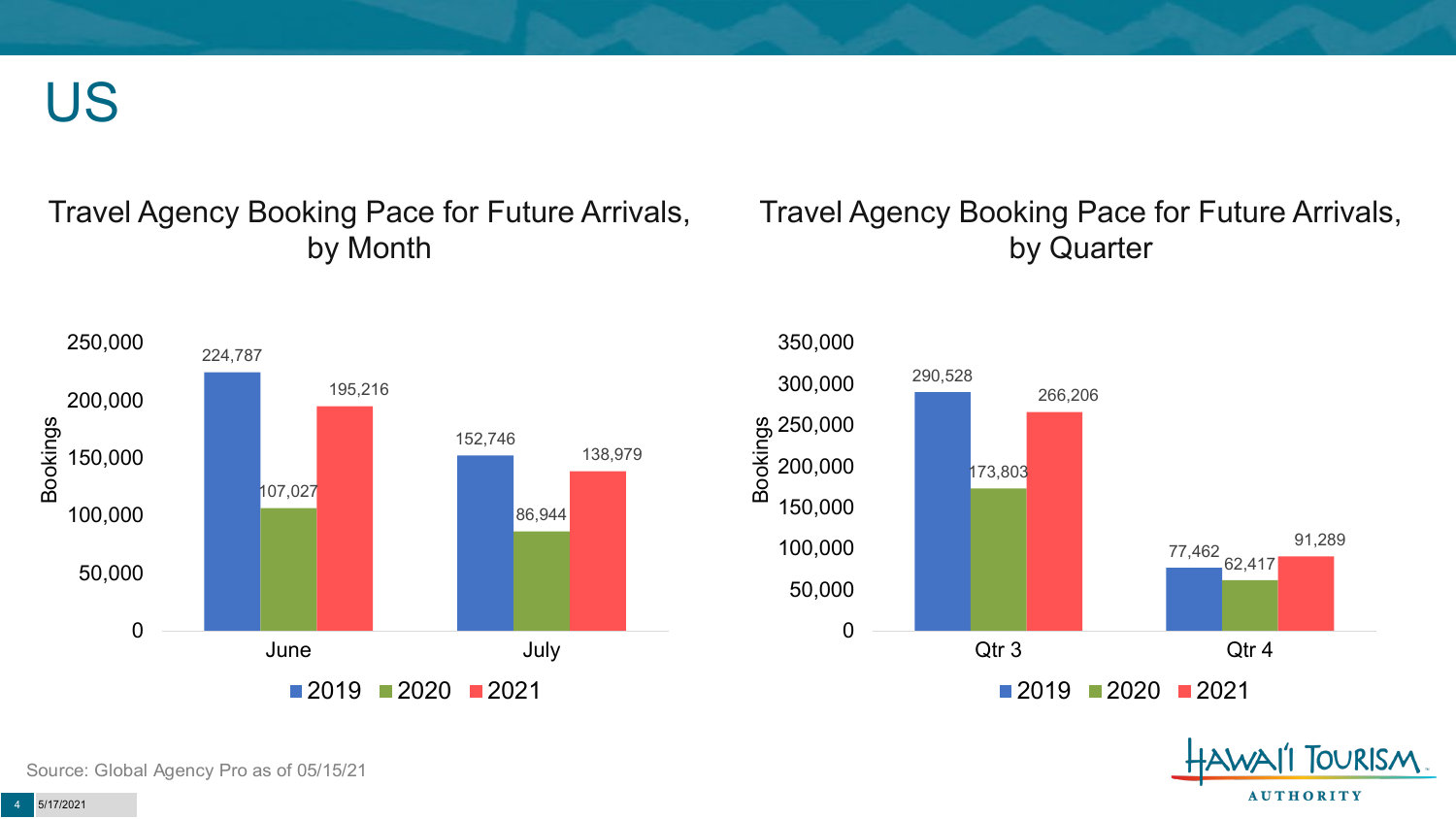

#### Travel Agency Booking Pace for Future Arrivals, by Month

#### Travel Agency Booking Pace for Future Arrivals, by Quarter







Source: Global Agency Pro as of 05/15/21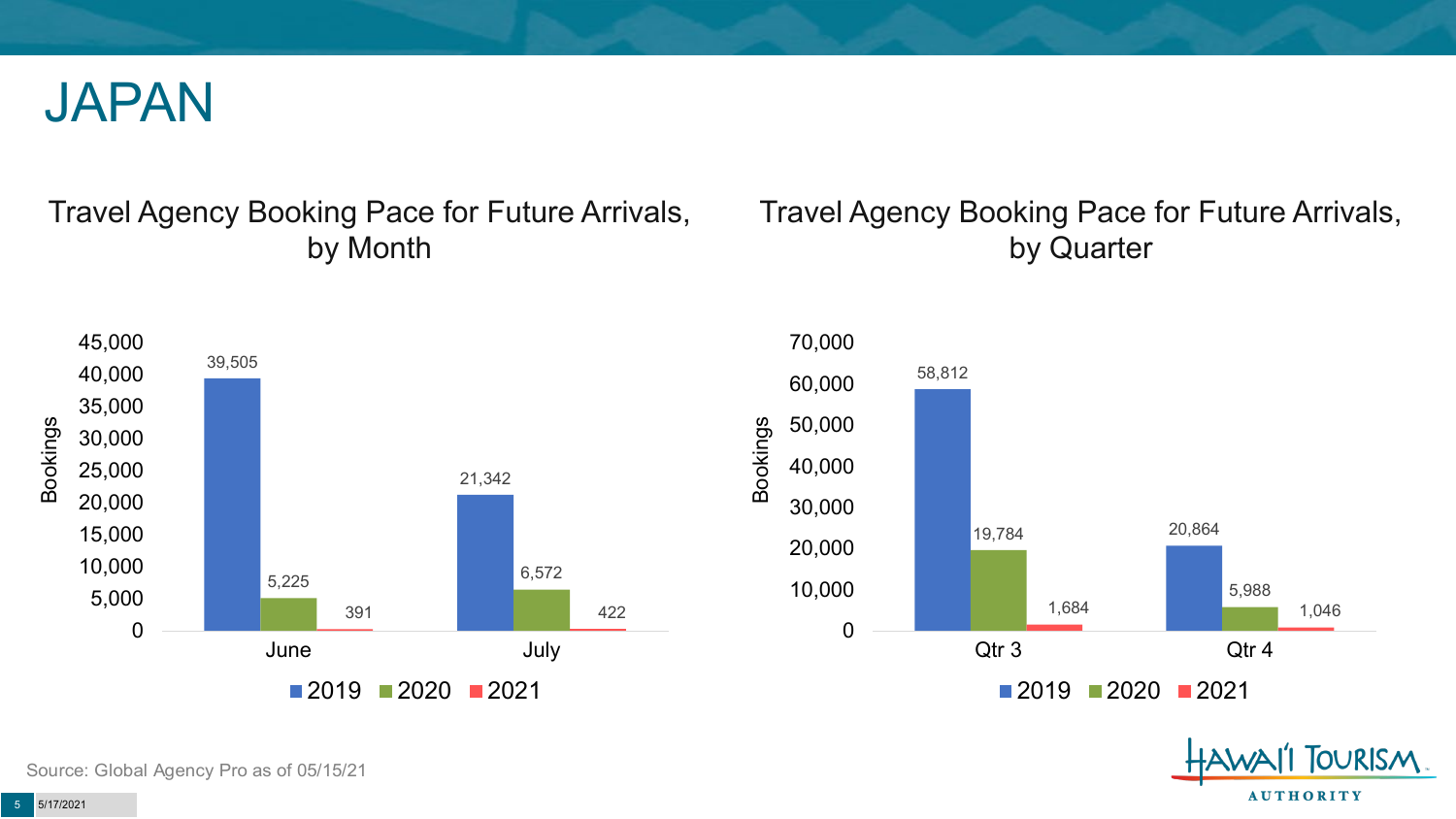#### CANADA

#### Travel Agency Booking Pace for Future Arrivals, by Month



#### Travel Agency Booking Pace for Future Arrivals, by Quarter





Source: Global Agency Pro as of 05/15/21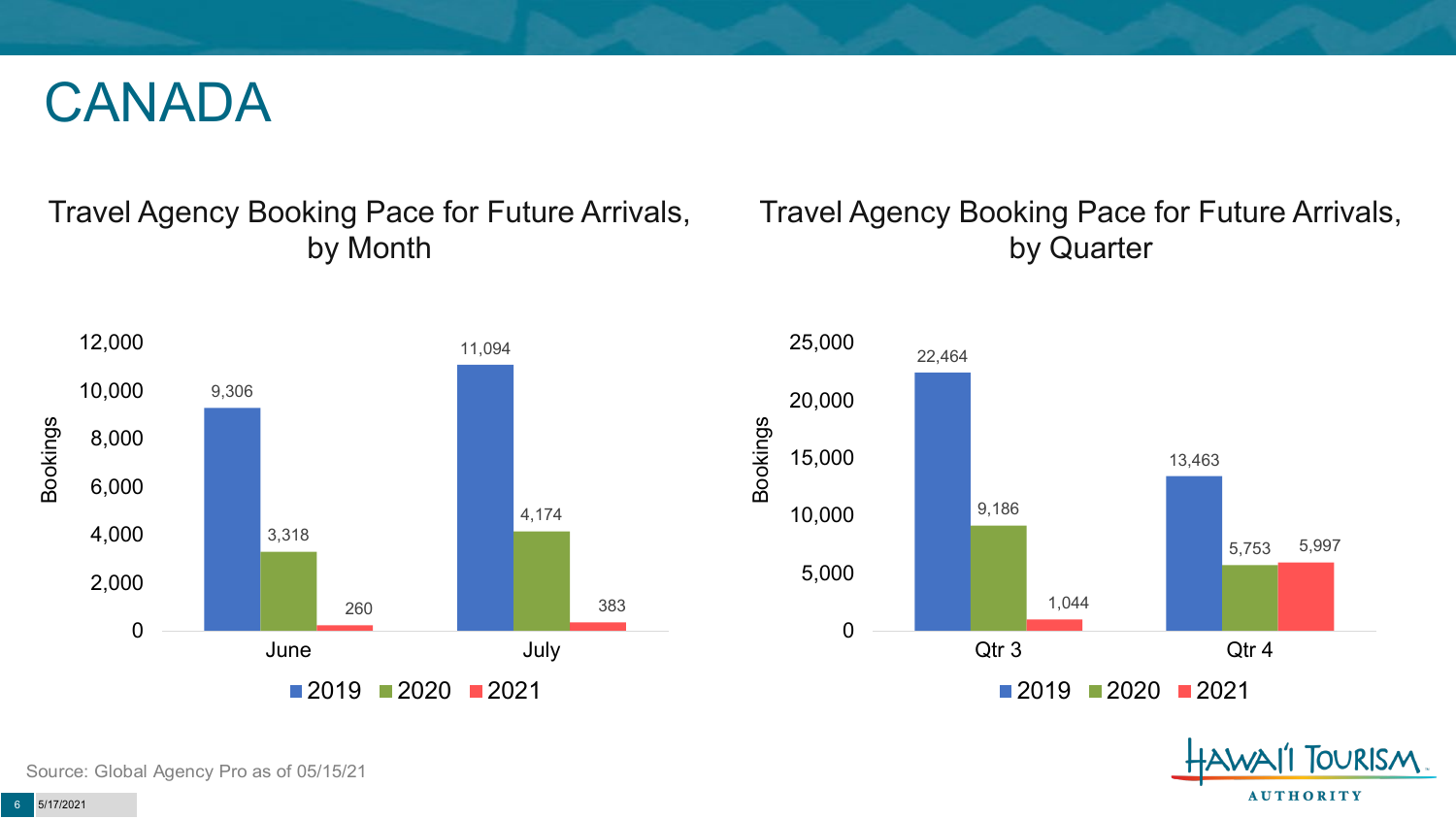#### KOREA

#### Travel Agency Booking Pace for Future Arrivals, by Month



#### Travel Agency Booking Pace for Future Arrivals, by Quarter





Source: Global Agency Pro as of 05/15/21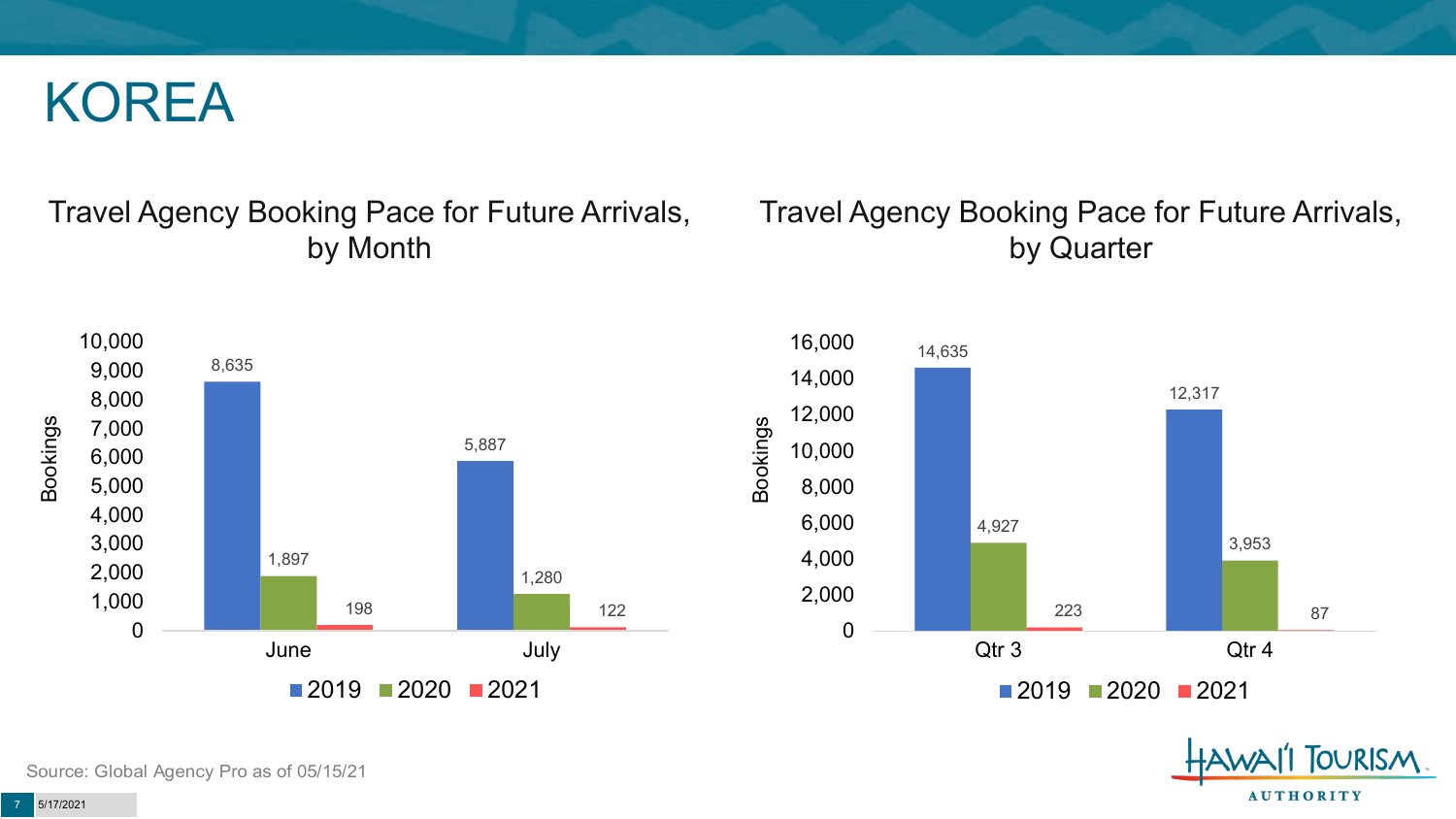#### AUSTRALIA

Travel Agency Booking Pace for Future Arrivals, by Month



#### Travel Agency Booking Pace for Future Arrivals, by Quarter





Source: Global Agency Pro as of 05/15/21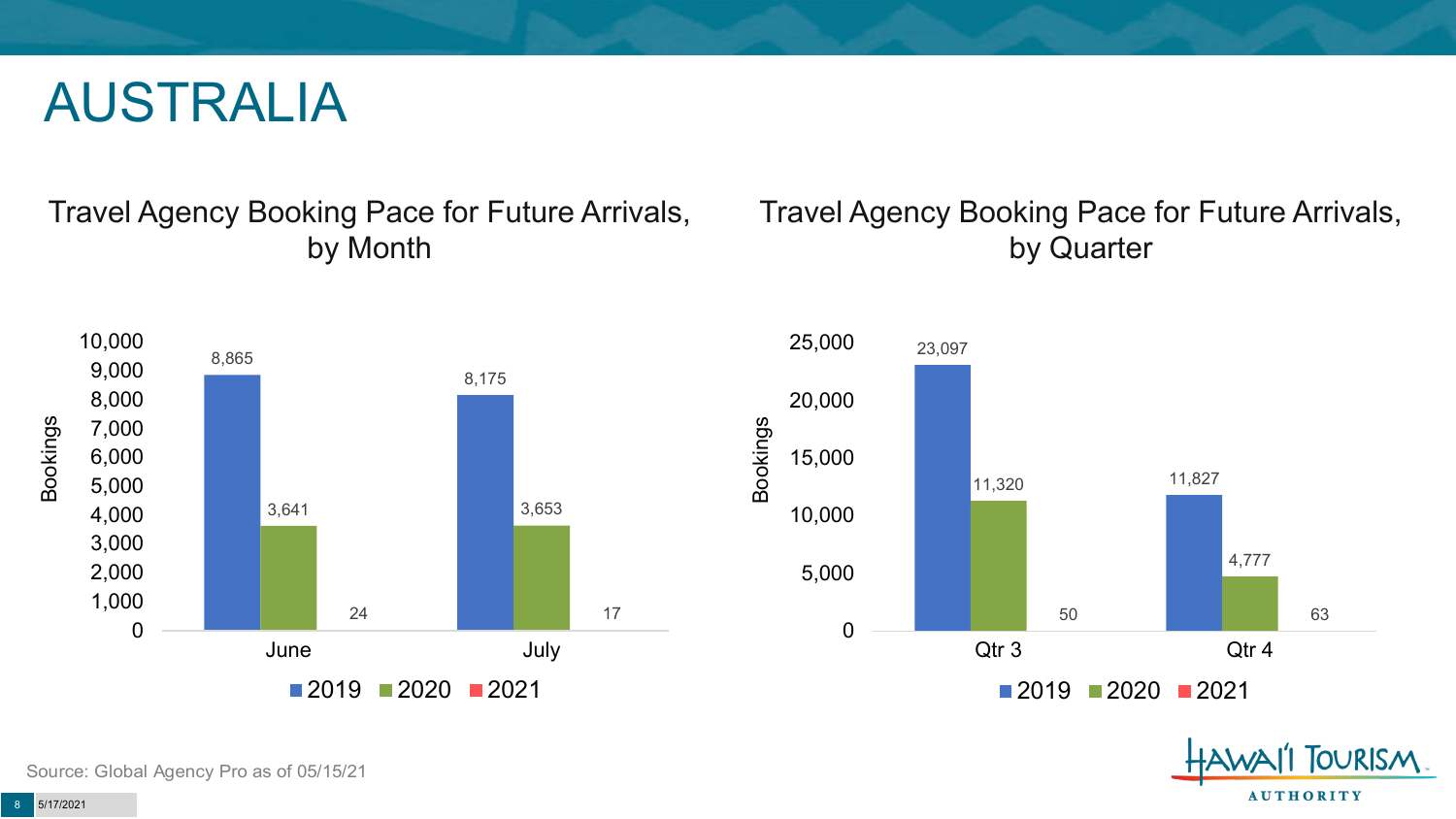# O'ahu by Month 2021







Travel Agency Booking Pace for Future Arrivals Korea





Source: Global Agency Pro as of 05/15/21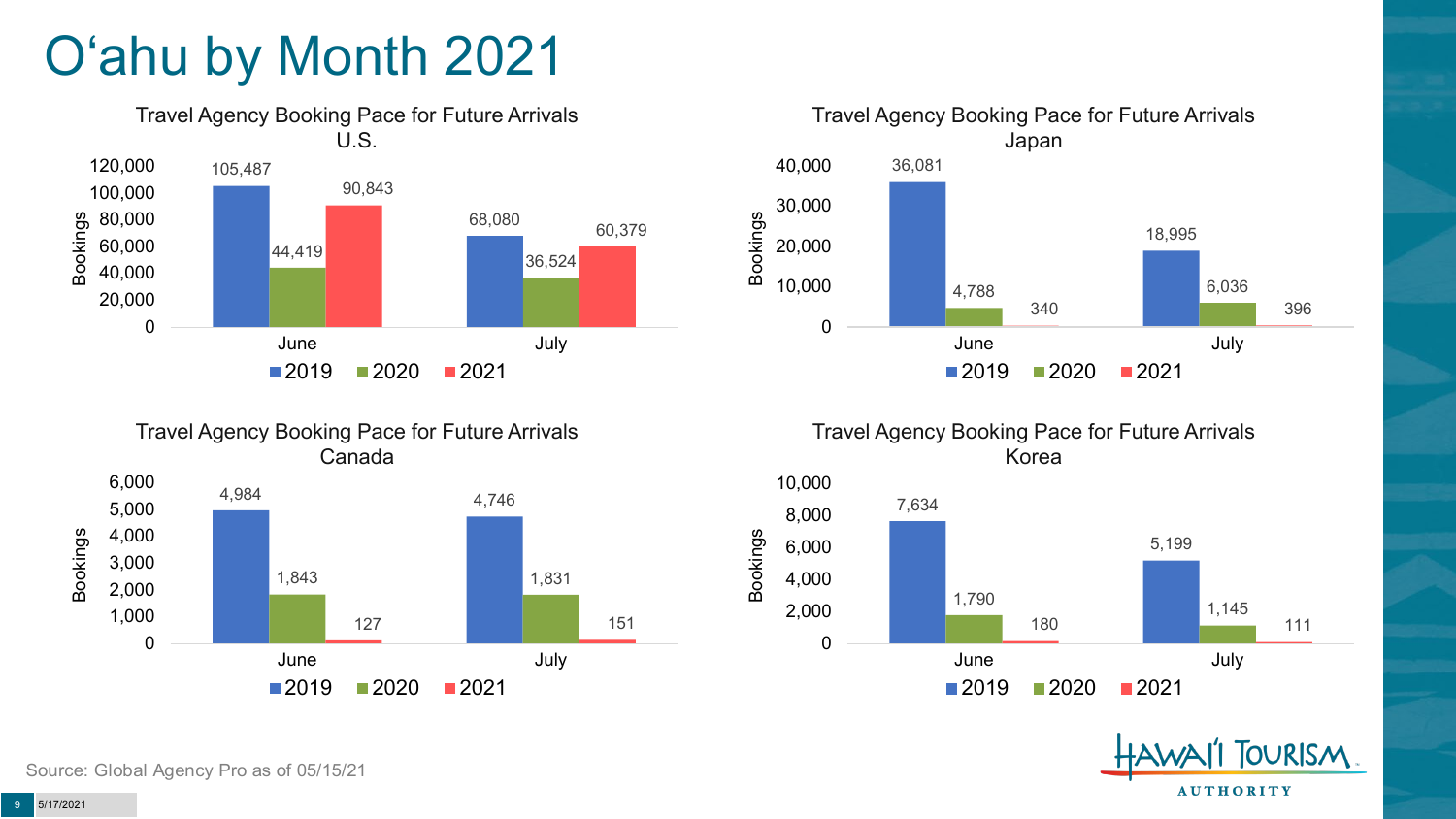## O'ahu by Month 2021 (cont.)





Source: Global Agency Pro as of 05/15/21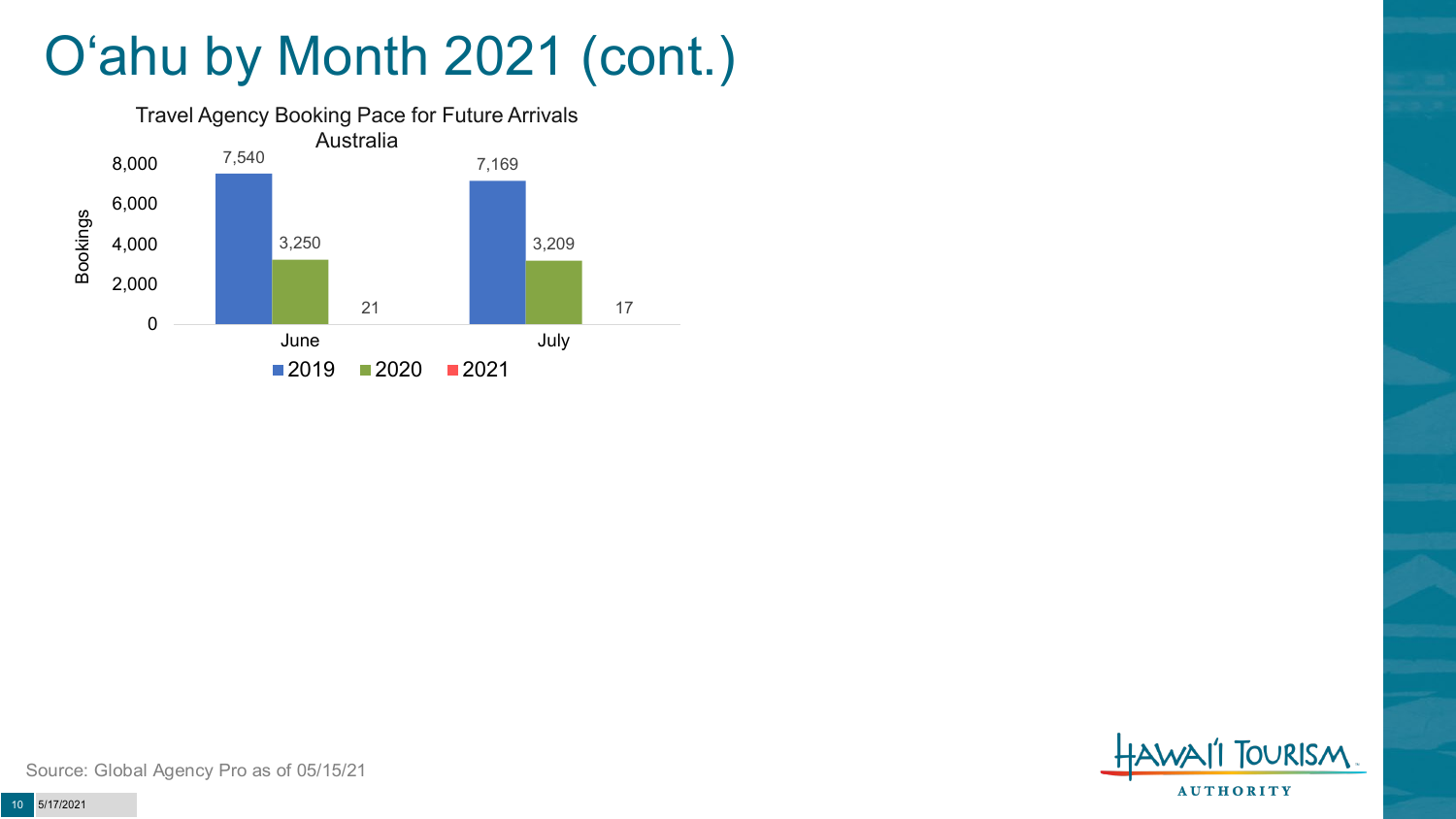### O'ahu by Quarter 2021







**TOURISM AUTHORITY** 

30,402

10,359 4,318 4,252 0 2,000 4,000 6,000 8,000 10,000 12,000 Bookings

Source: Global Agency Pro as of 05/15/21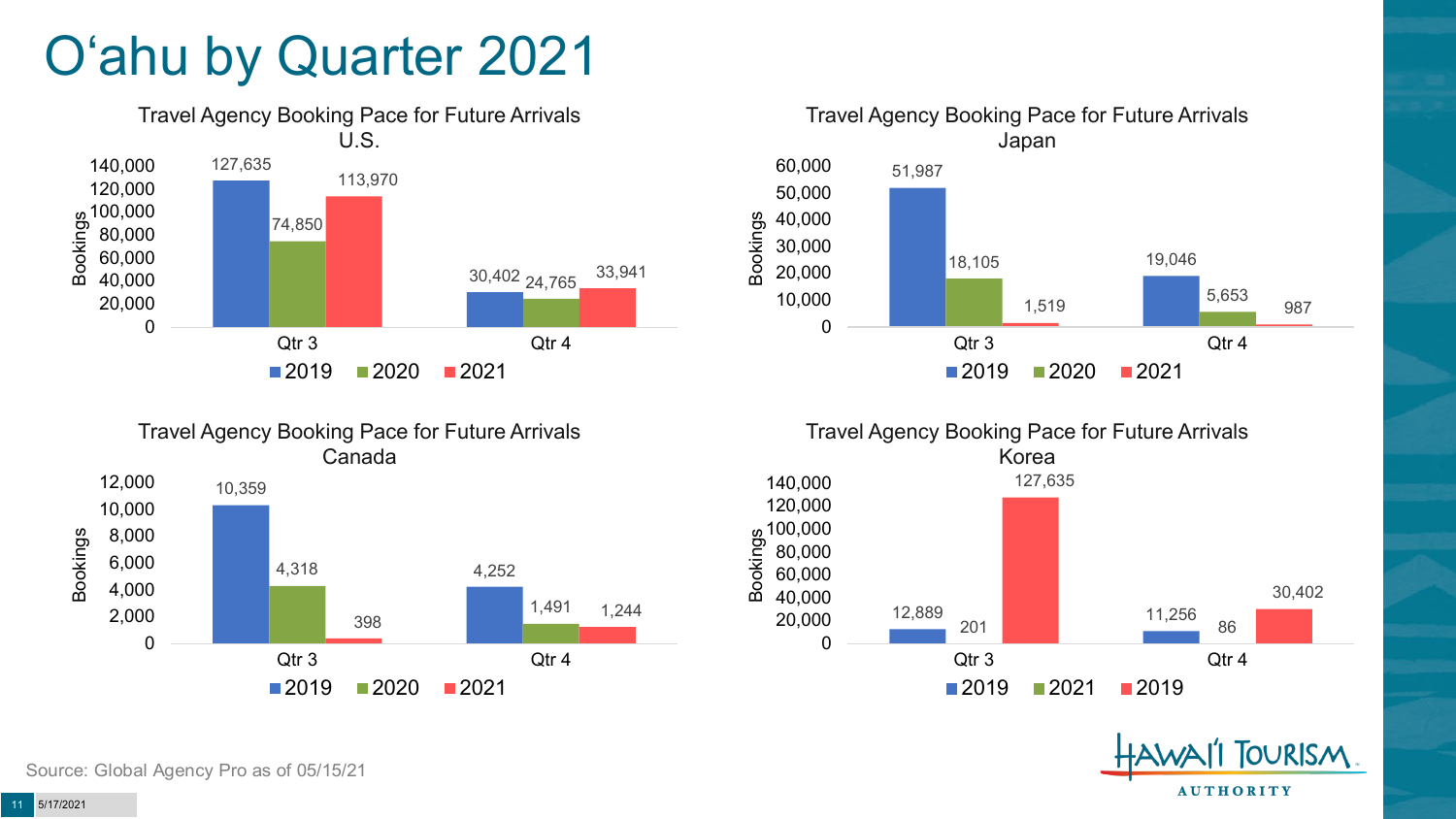#### O'ahu by Quarter 2021 (cont.)





Source: Global Agency Pro as of 05/15/21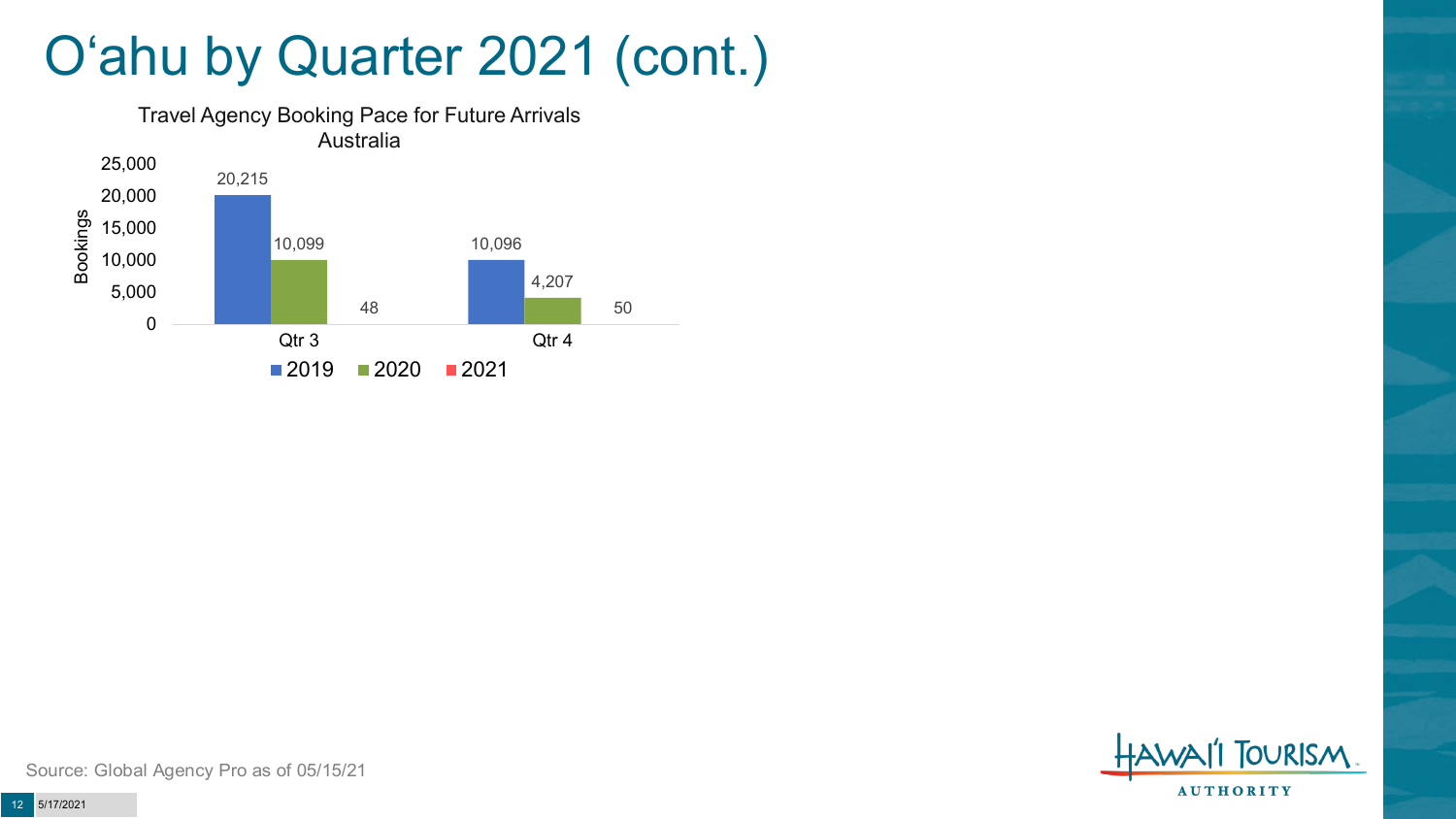### Maui by Month 2021











Source: Global Agency Pro as of 05/15/21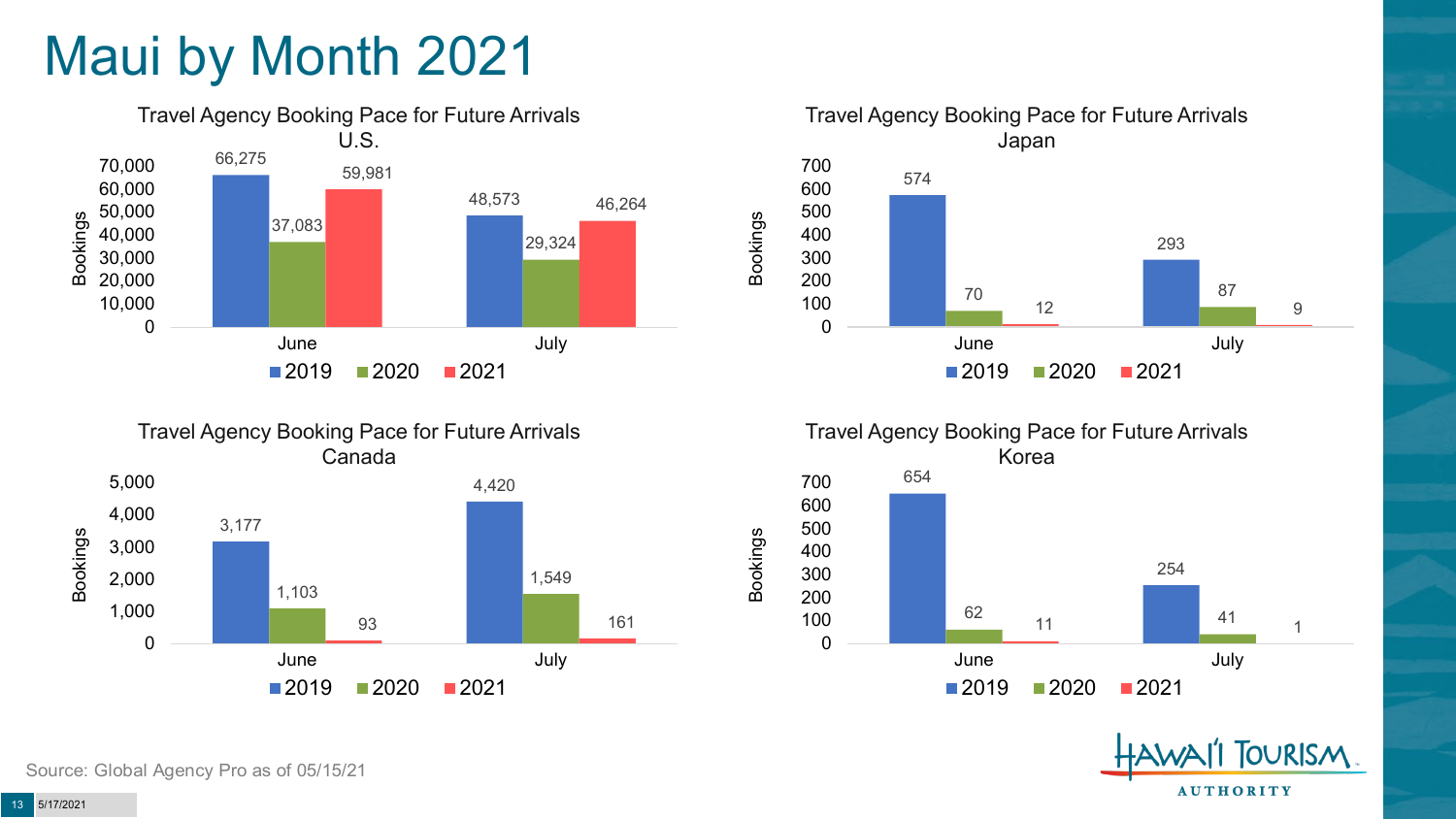# Maui by Month 2021 (cont.)





Source: Global Agency Pro as of 05/15/21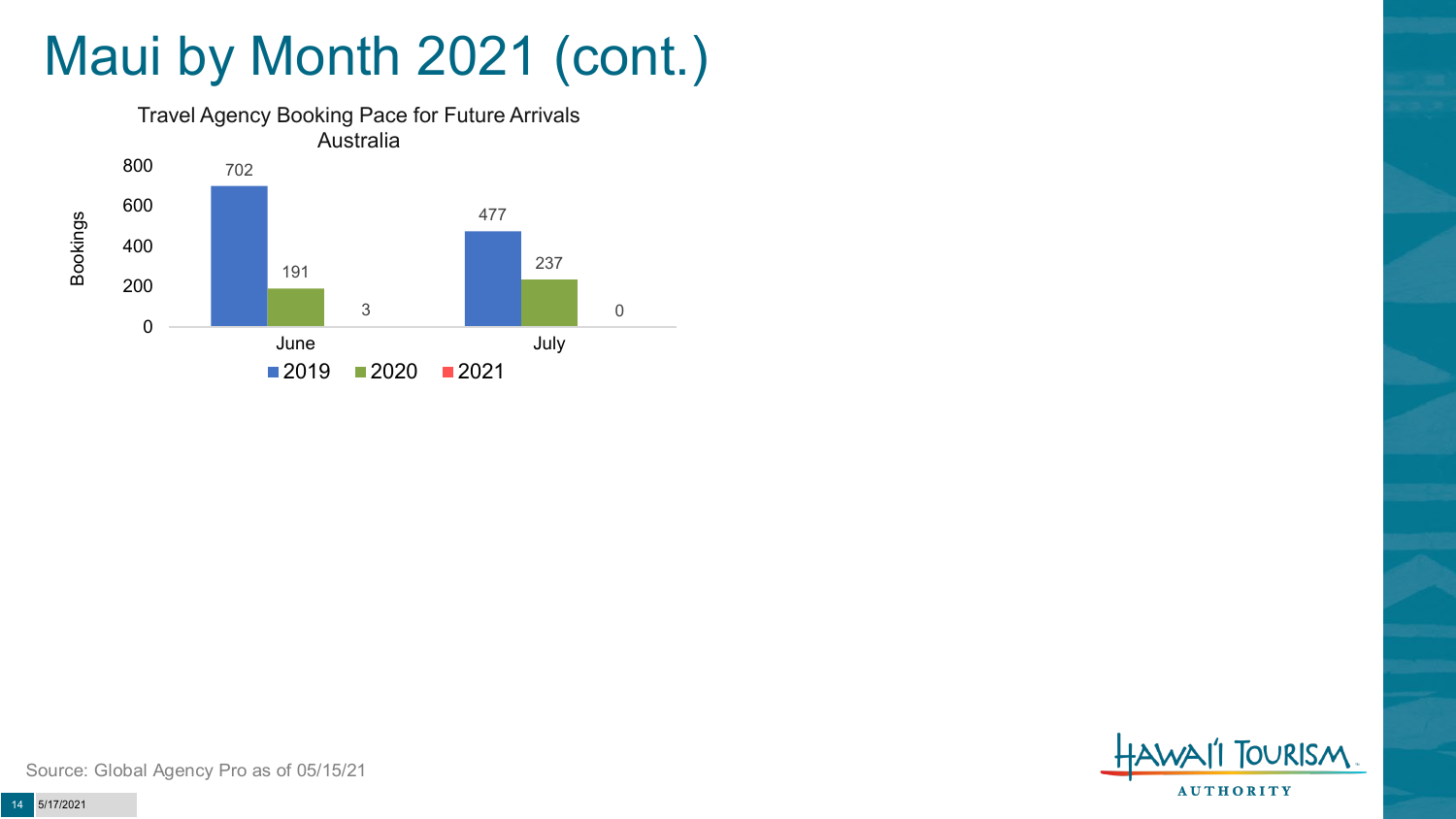#### Maui by Quarter 2021







Travel Agency Booking Pace for Future Arrivals Korea 889 795 1,000

Bookings





Source: Global Agency Pro as of 05/15/21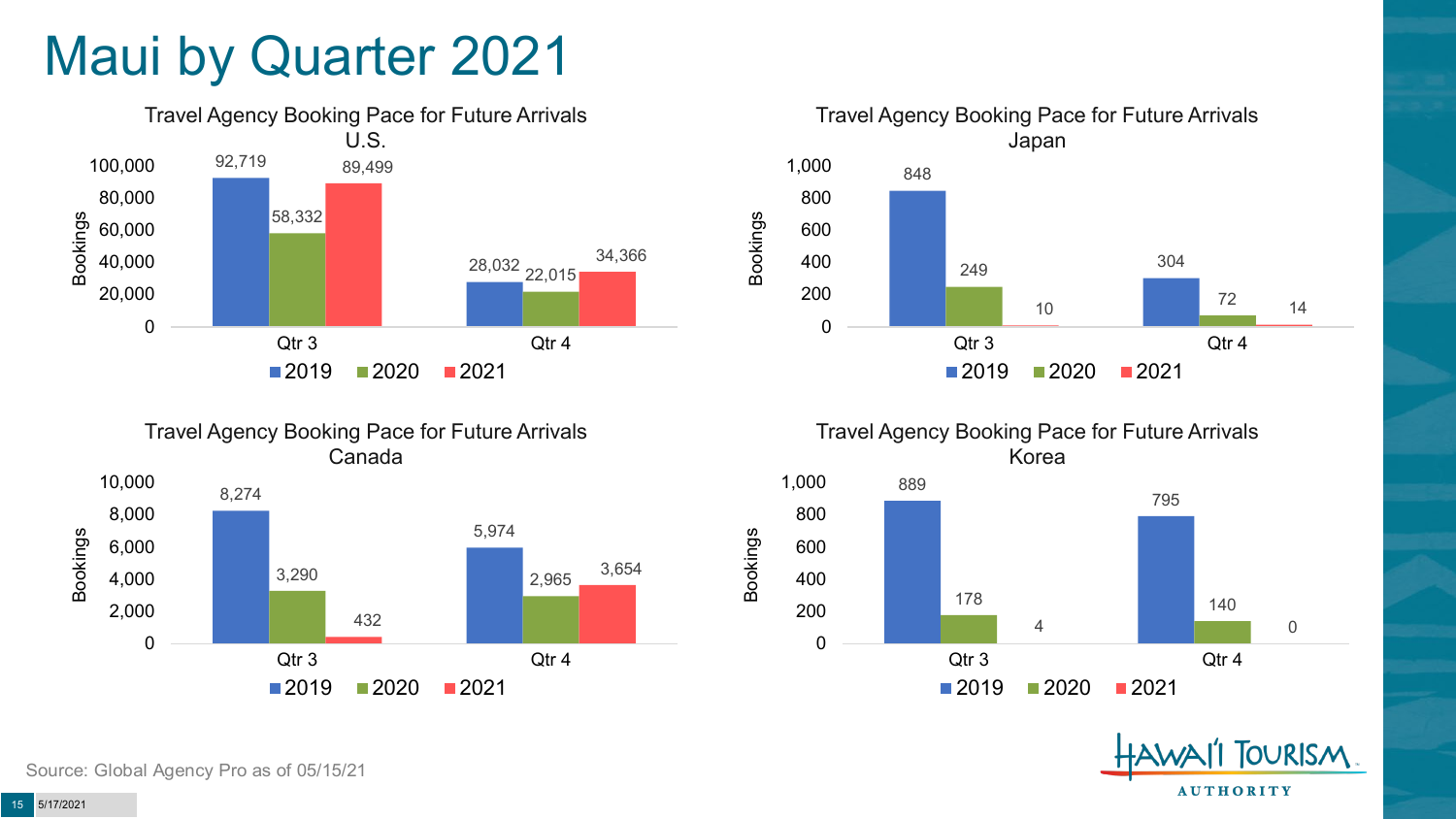#### Maui by Quarter 2021 (cont.)





Source: Global Agency Pro as of 05/15/21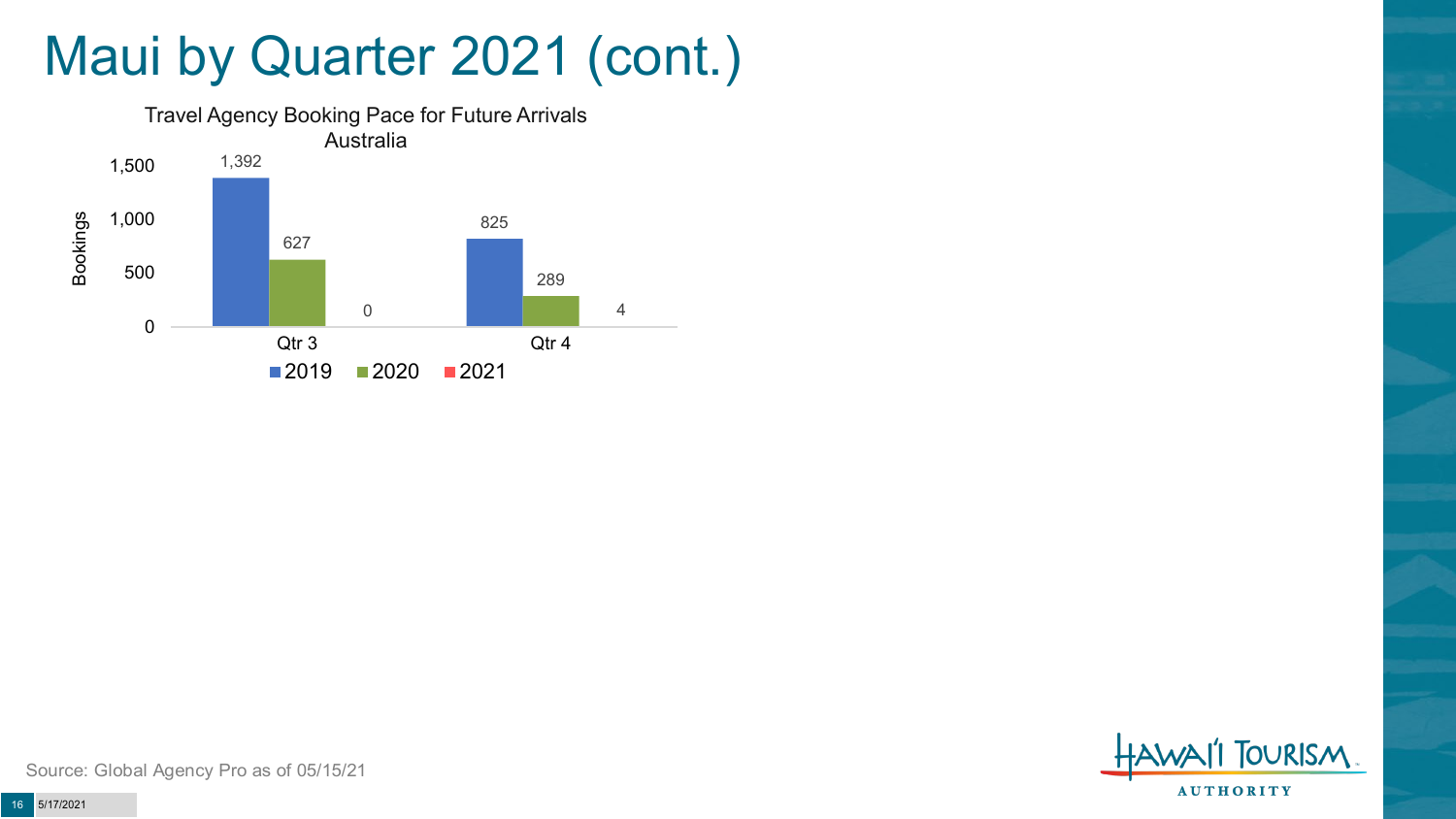## Moloka'i by Month 2021









Bookings





Source: Global Agency Pro as of 05/15/21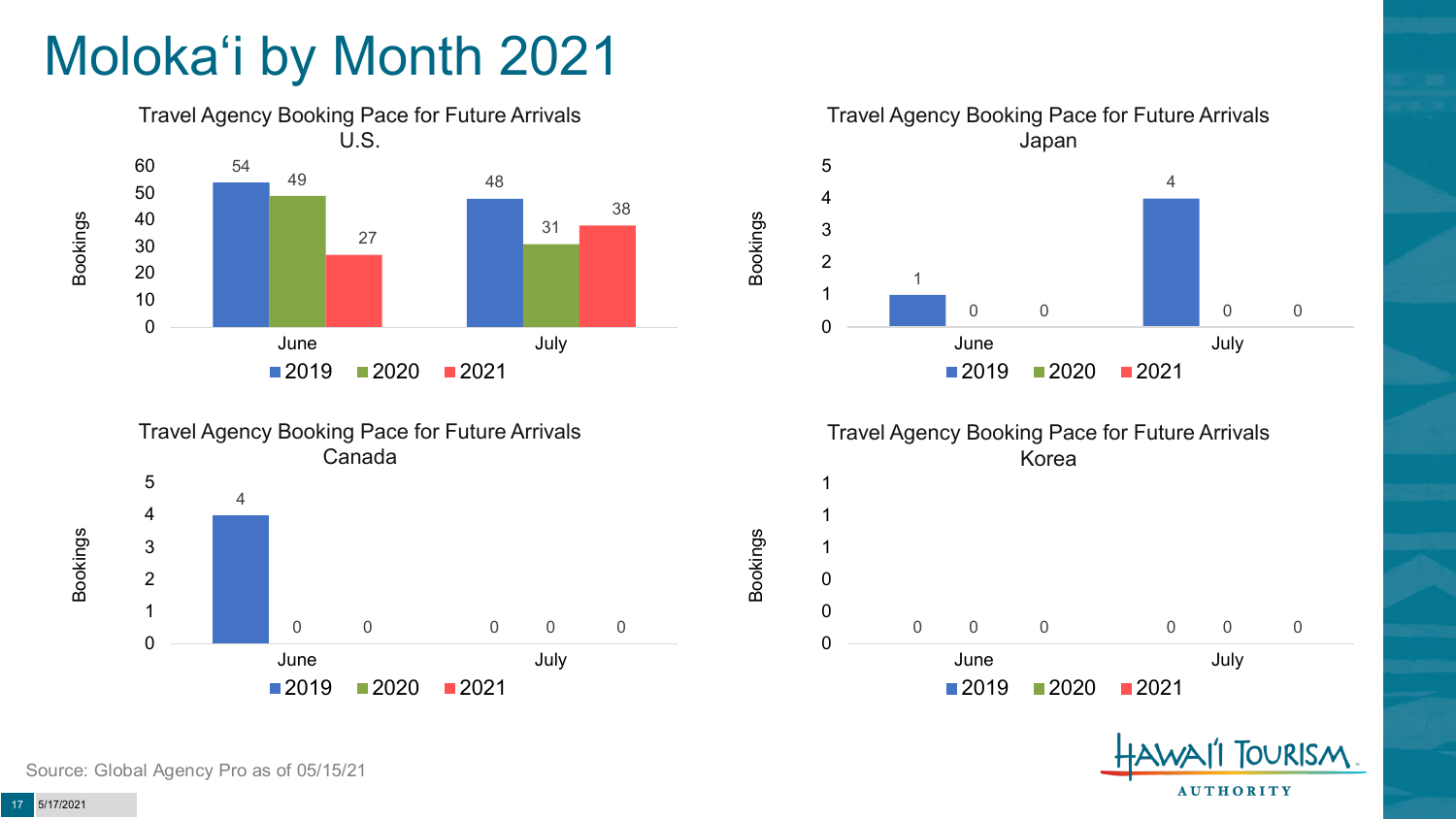## Moloka'i by Month 2021 (cont.)



**TOURISM AUTHORITY** 

Source: Global Agency Pro as of 05/15/21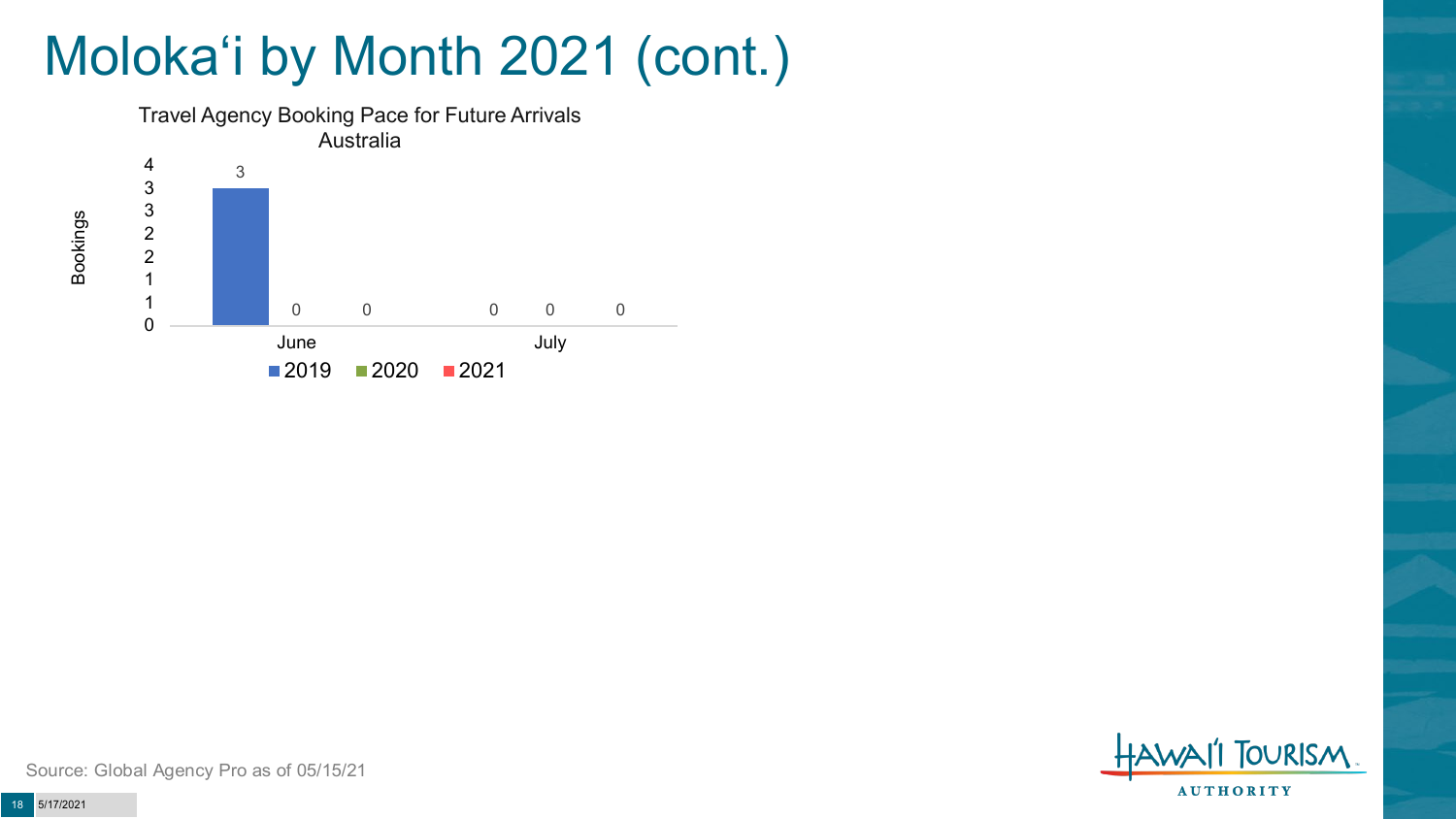### Moloka'i by Quarter 2021









Bookings



Source: Global Agency Pro as of 05/15/21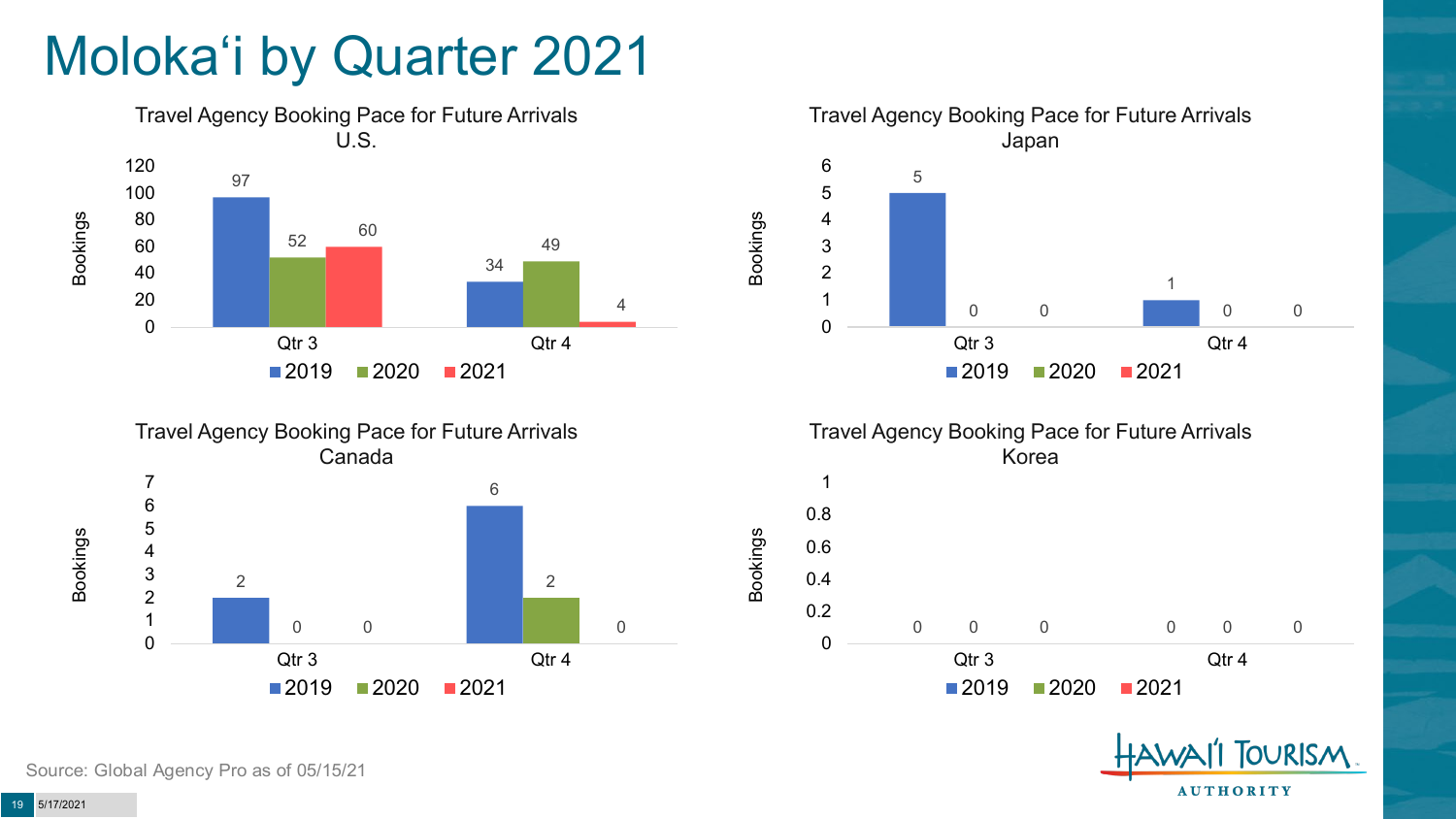### Moloka'i by Quarter 2021 (cont.)



**TOURISM AUTHORITY** 

Source: Global Agency Pro as of 05/15/21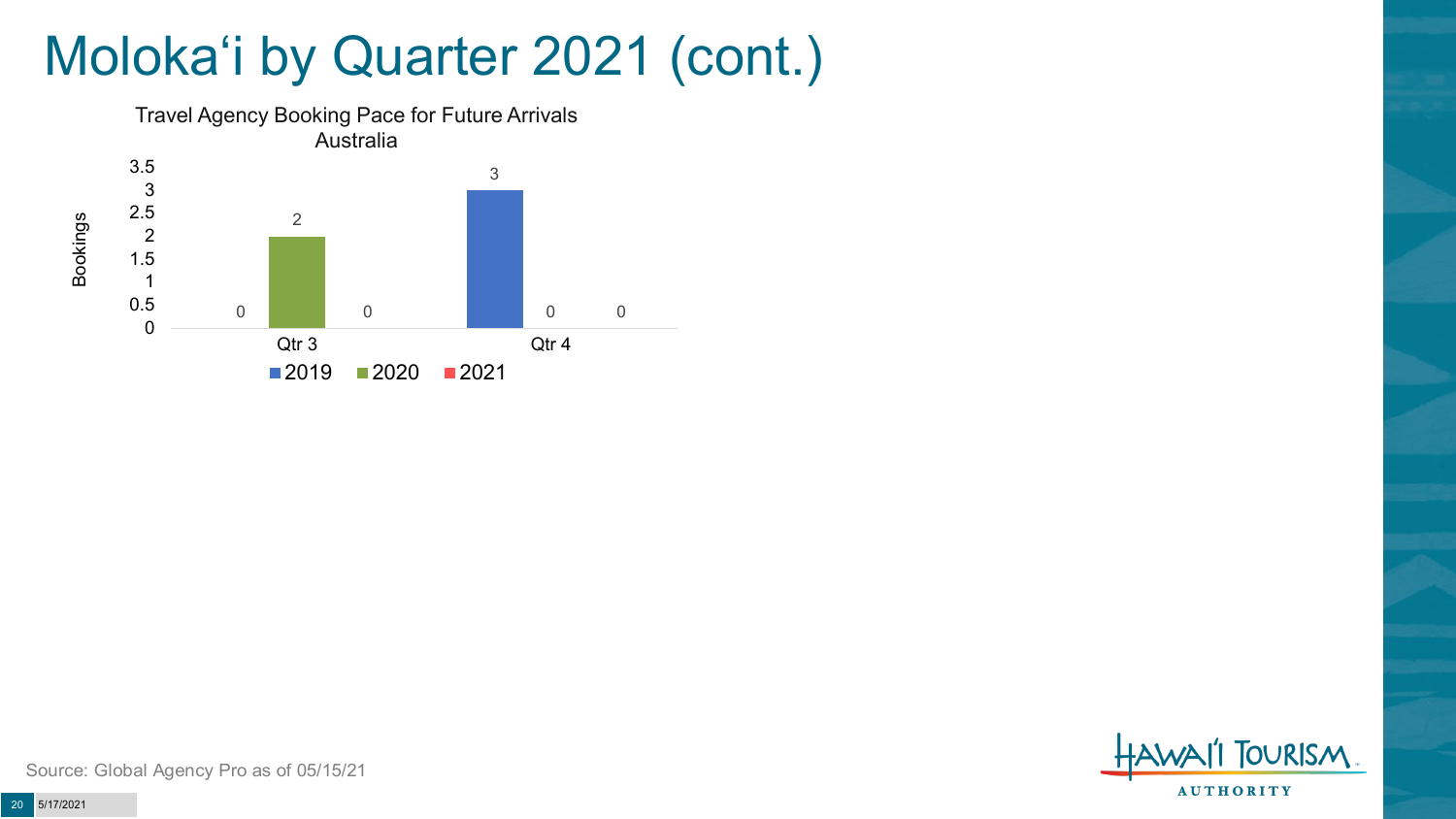### Lāna'i by Month 2021









Bookings





Bookings

Bookings

Source: Global Agency Pro as of 05/15/21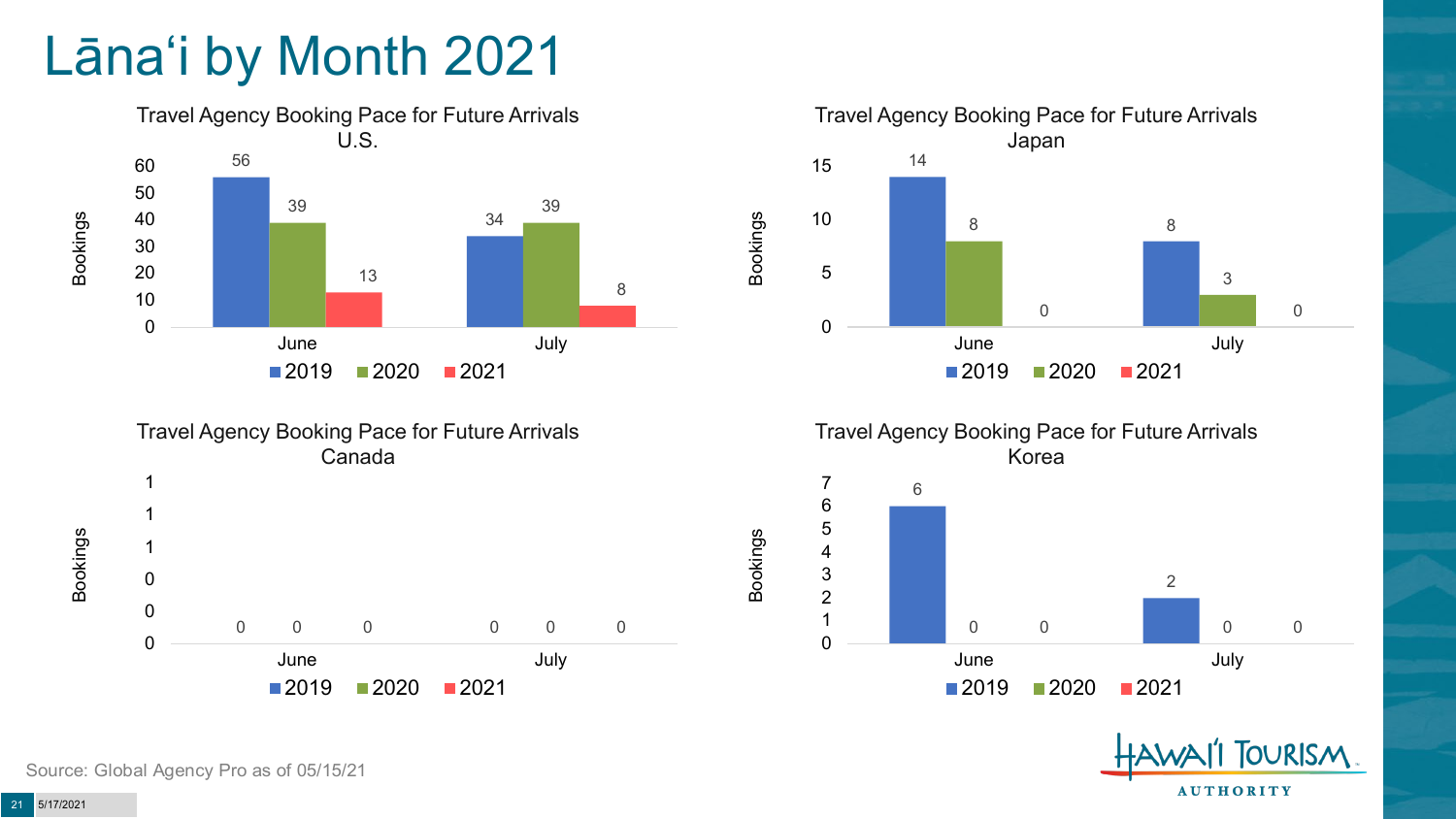## Lāna'i by Month 2021 (cont.)



**TOURISM AUTHORITY** 

Source: Global Agency Pro as of 05/15/21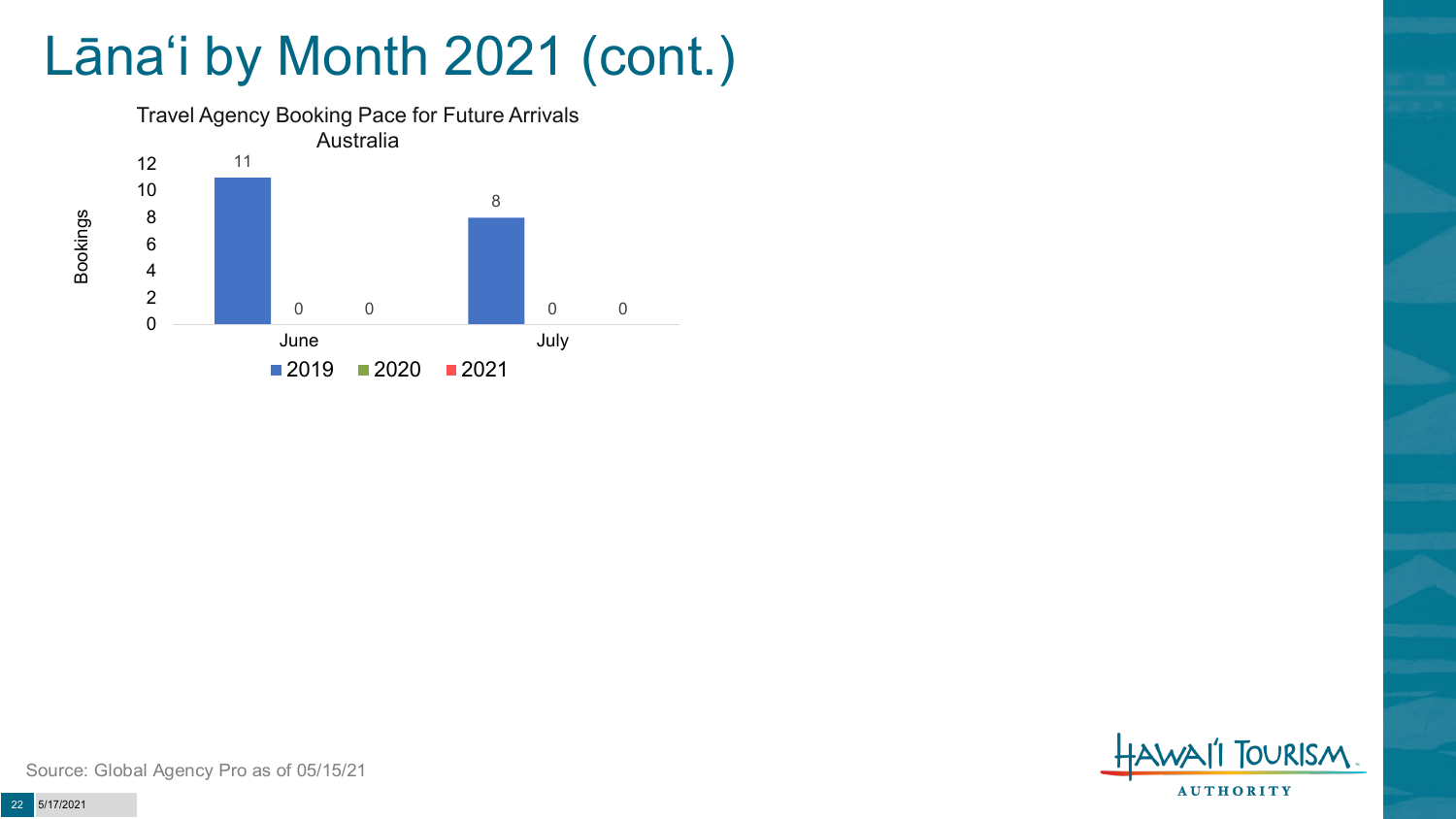#### Lāna'i by Quarter 2021











Source: Global Agency Pro as of 05/15/21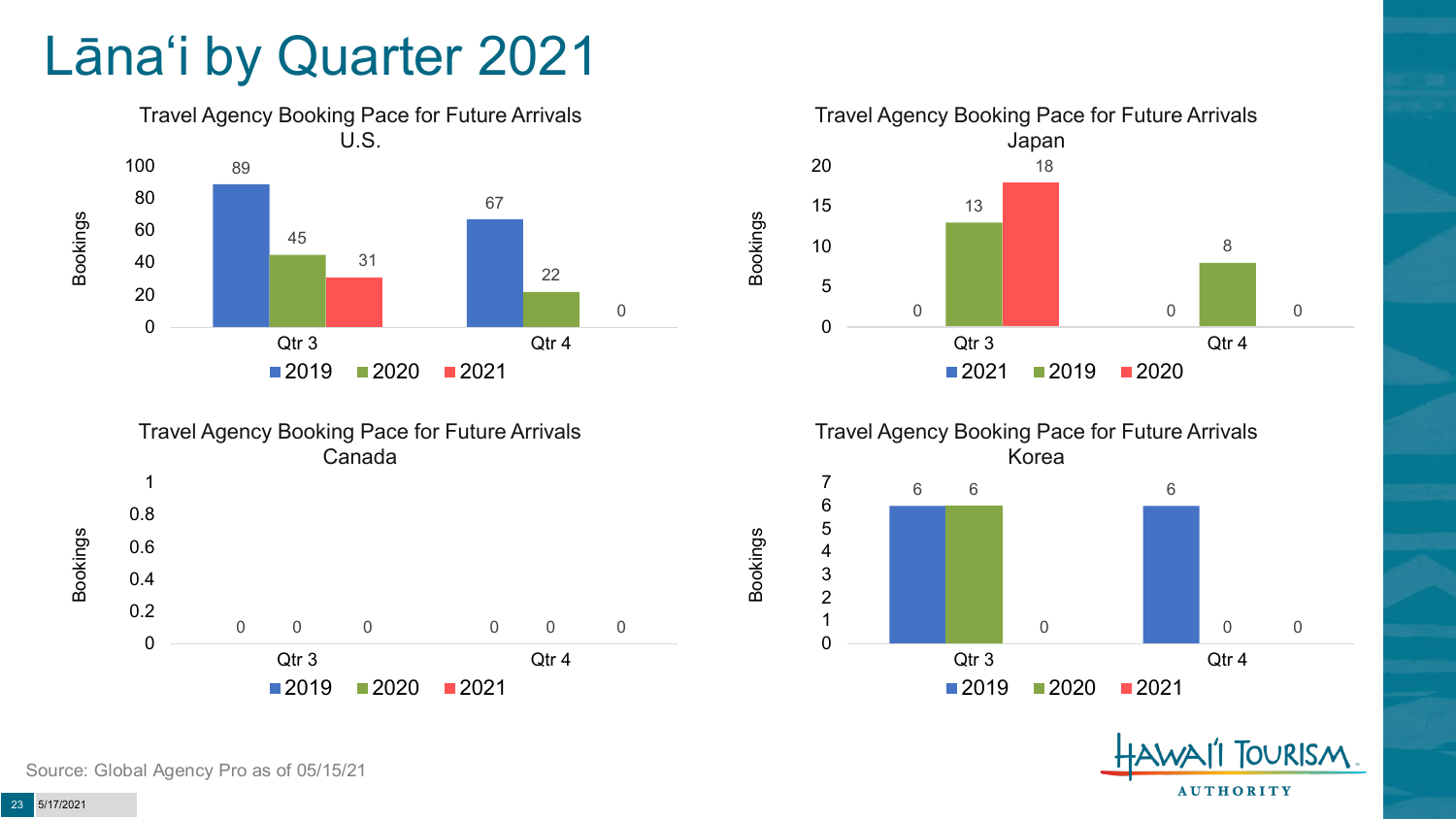#### Lāna'i by Quarter 2021 (cont.)



**TOURISM AUTHORITY** 

Source: Global Agency Pro as of 05/15/21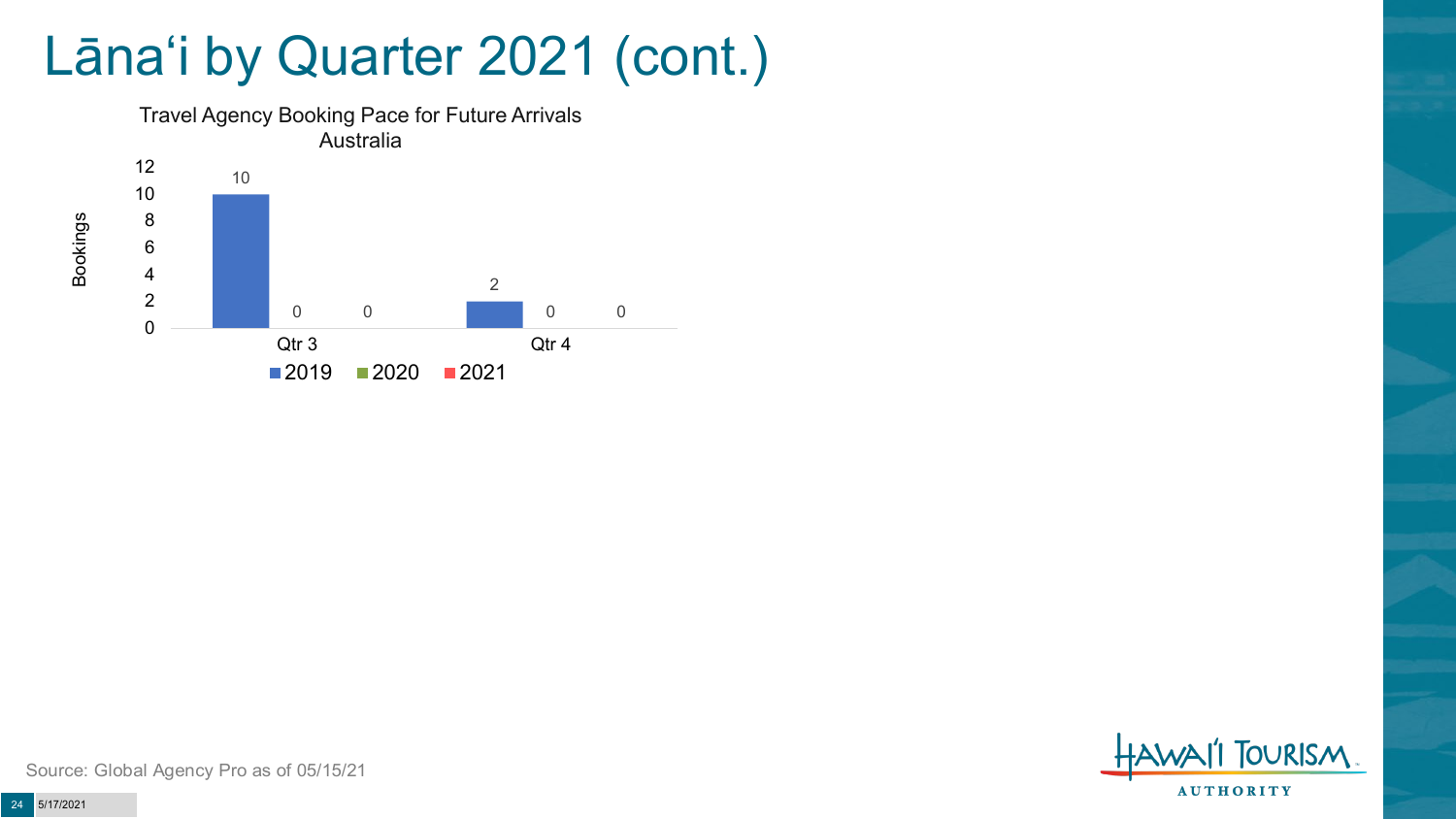## Kaua'i by Month 2021













Source: Global Agency Pro as of 05/15/21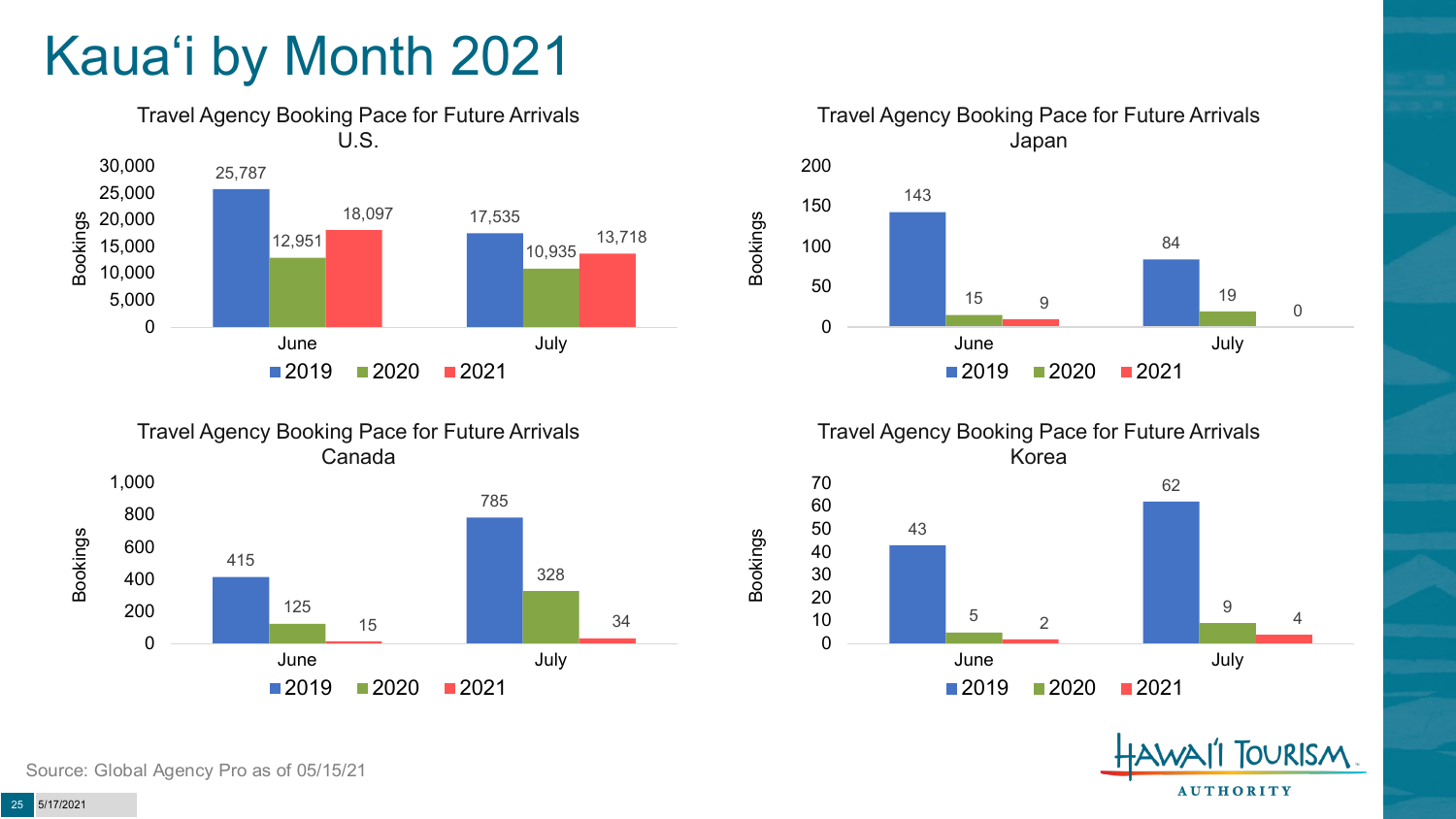## Kaua'i by Month 2021 (cont.)





Source: Global Agency Pro as of 05/15/21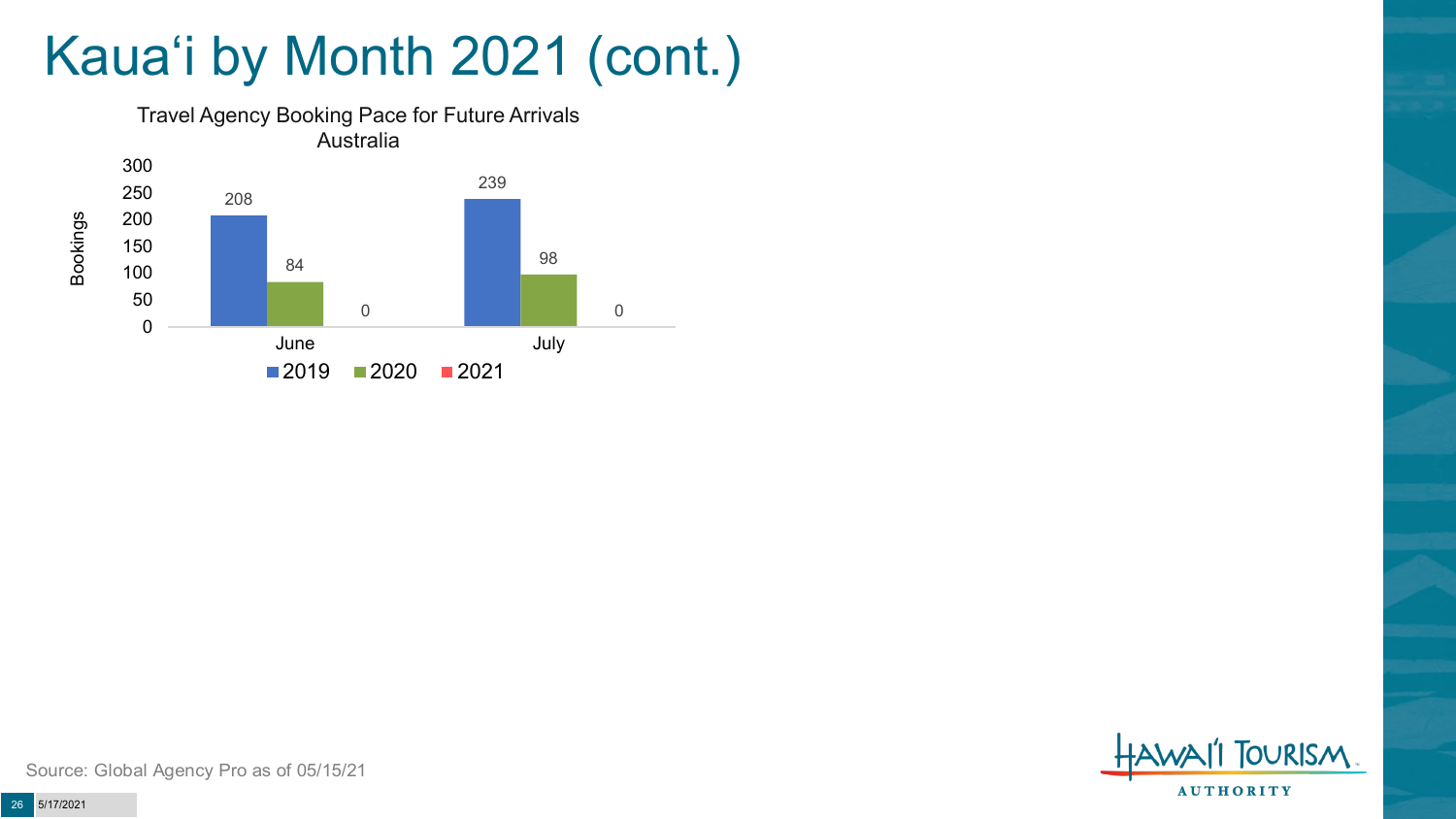### Kaua'i by Quarter 2021











Source: Global Agency Pro as of 05/15/21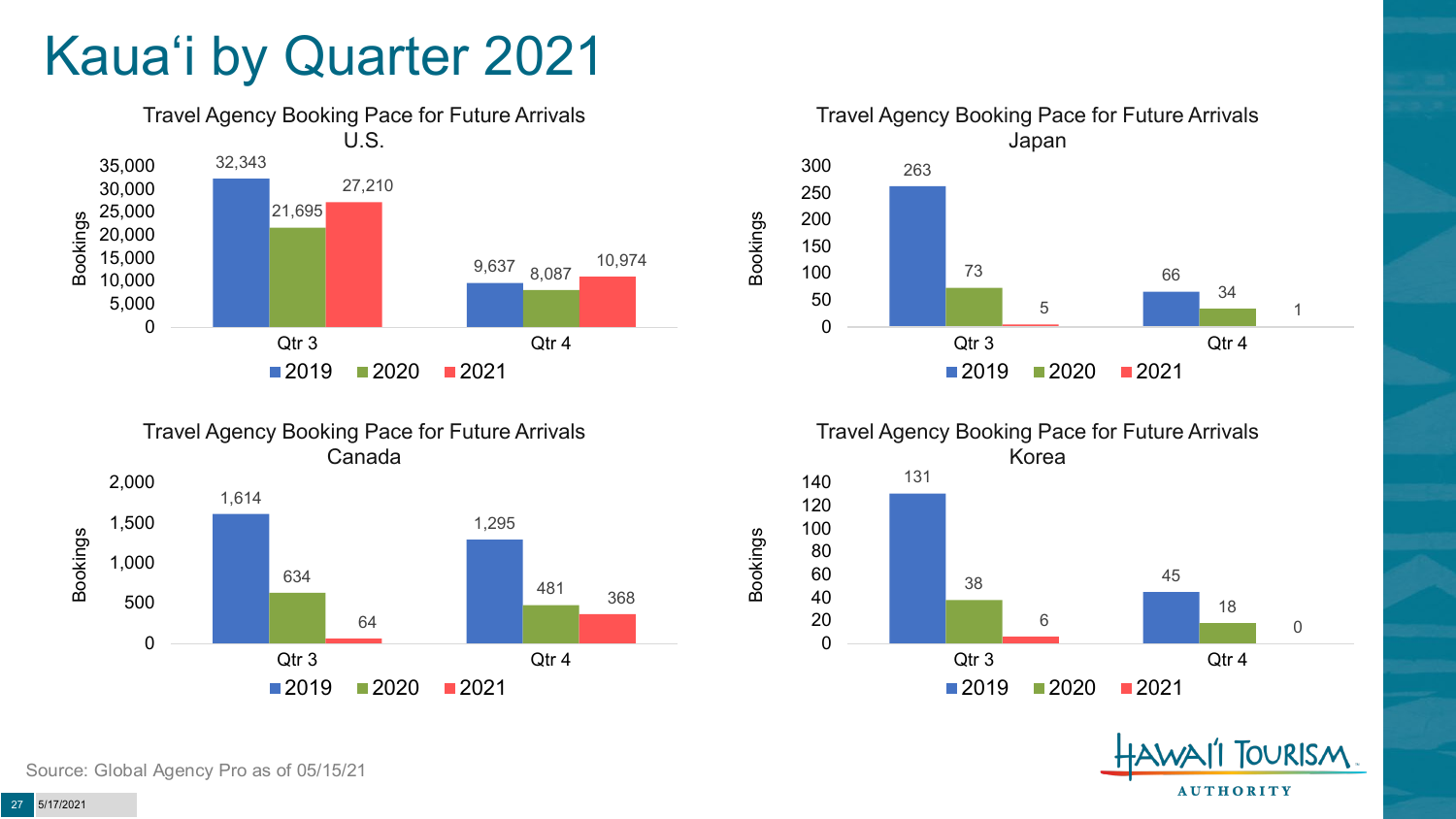### Kaua'i by Quarter 2021 (cont.)



**FOURISM AUTHORITY** 

Source: Global Agency Pro as of 05/15/21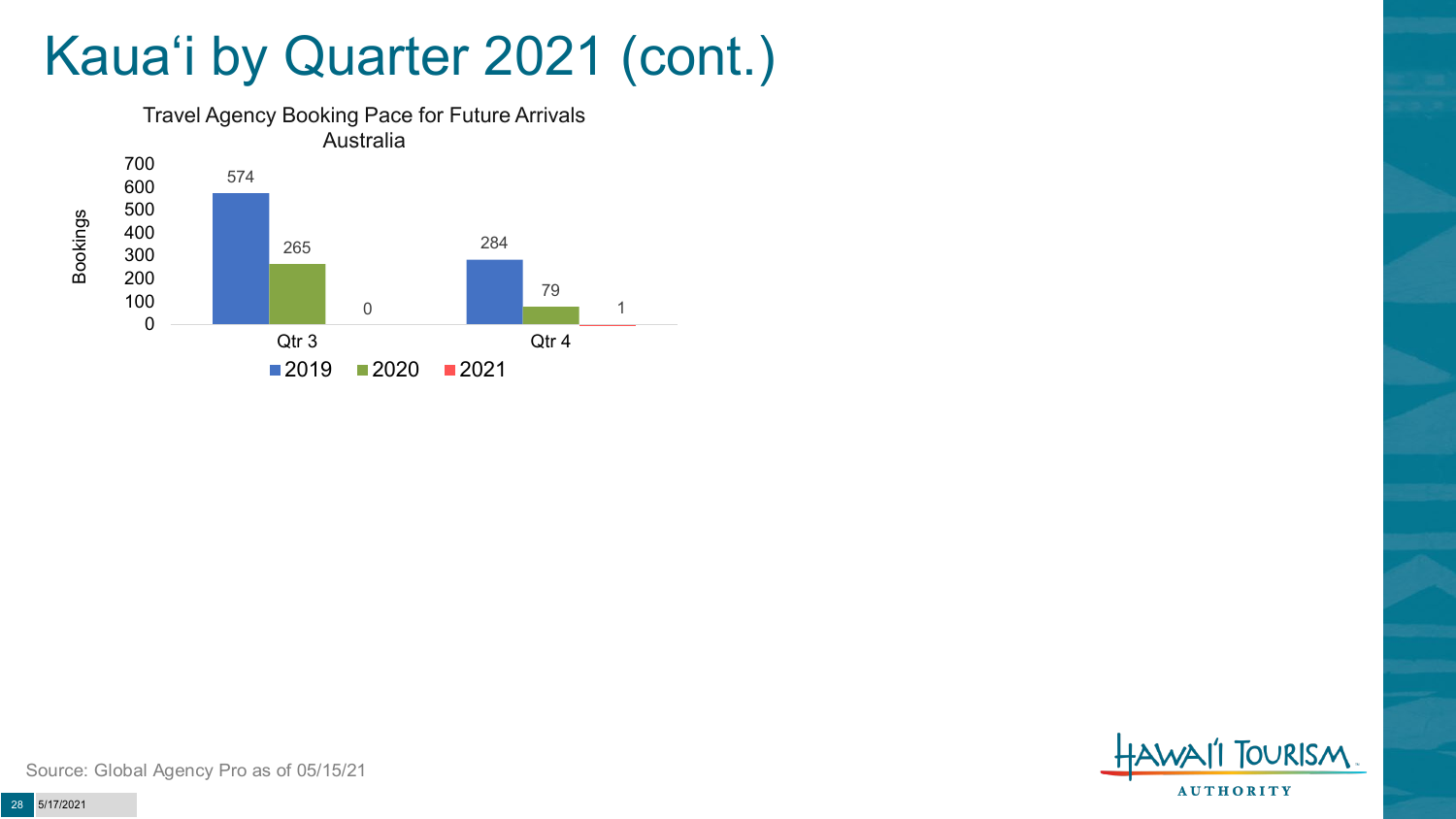# Hawai'i Island by Month 2021













Source: Global Agency Pro as of 05/15/21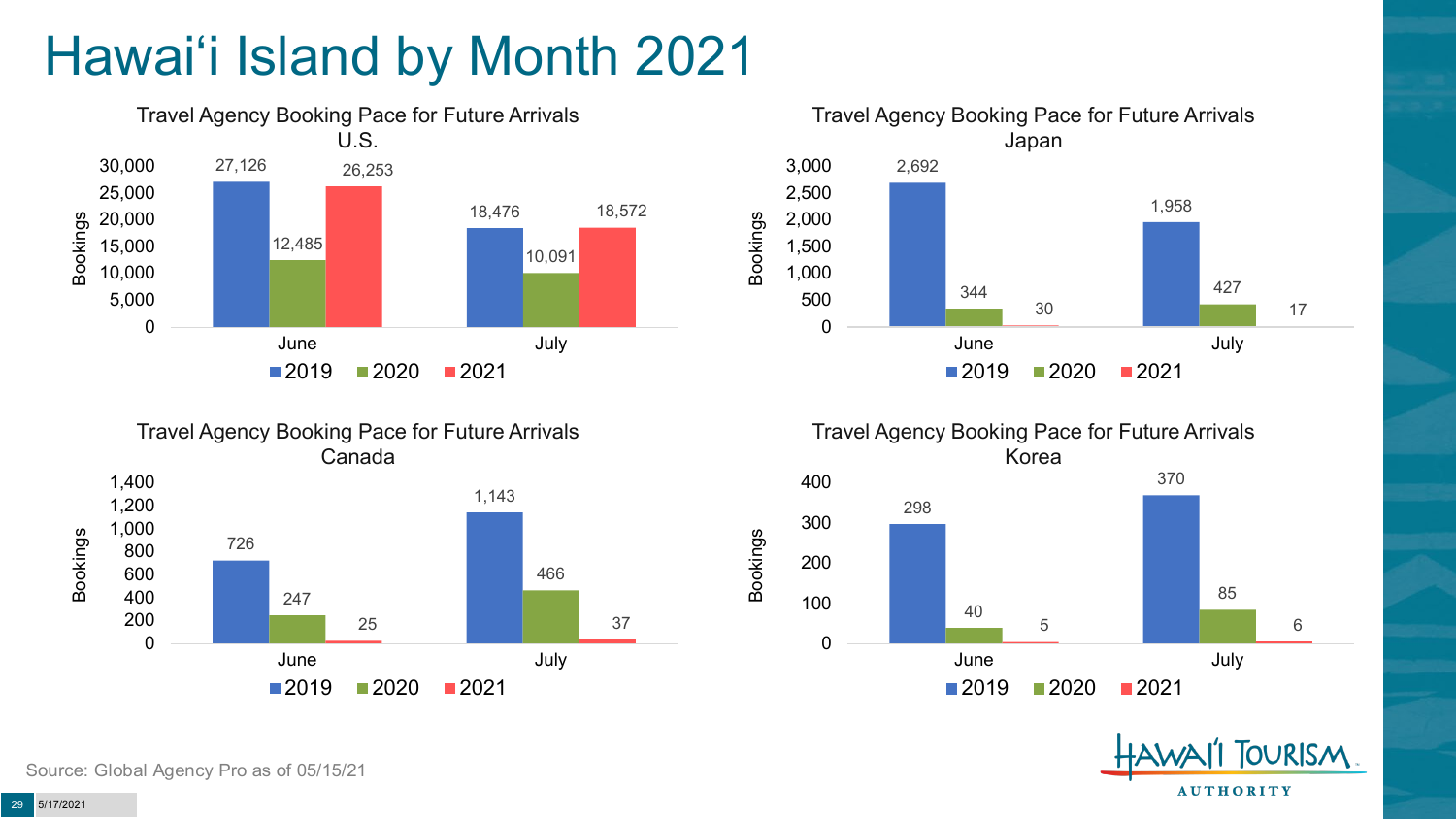### Hawai'i Island by Month 2021 (cont.)





Source: Global Agency Pro as of 05/15/21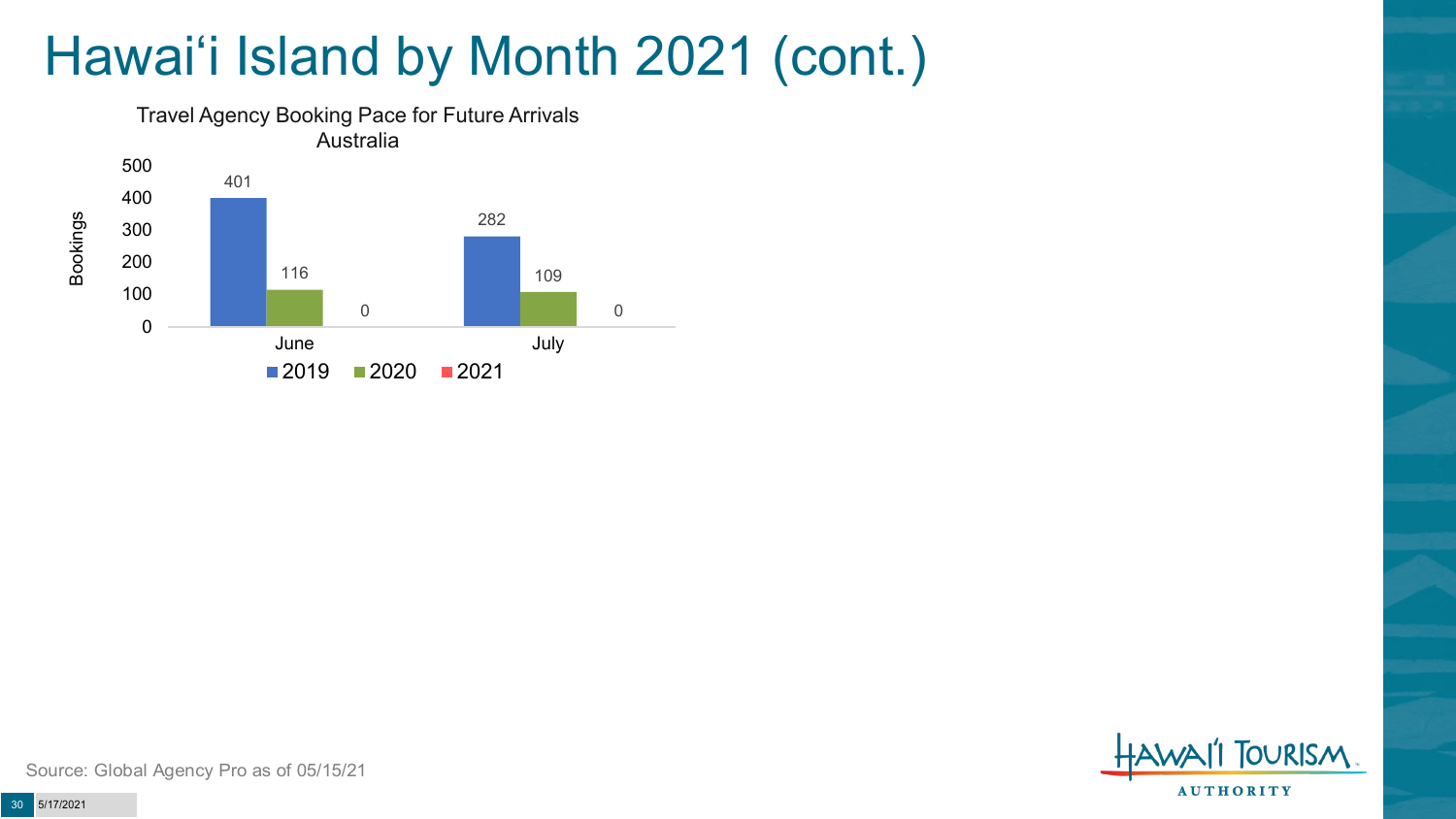# Hawai'i Island by Quarter 2021







Travel Agency Booking Pace for Future Arrivals Korea 720 202 215  $\frac{12}{12}$  1 0 200 400 600 800 Qtr 3 Qtr 4  $2019$  2020 2021

Bookings



Source: Global Agency Pro as of 05/15/21